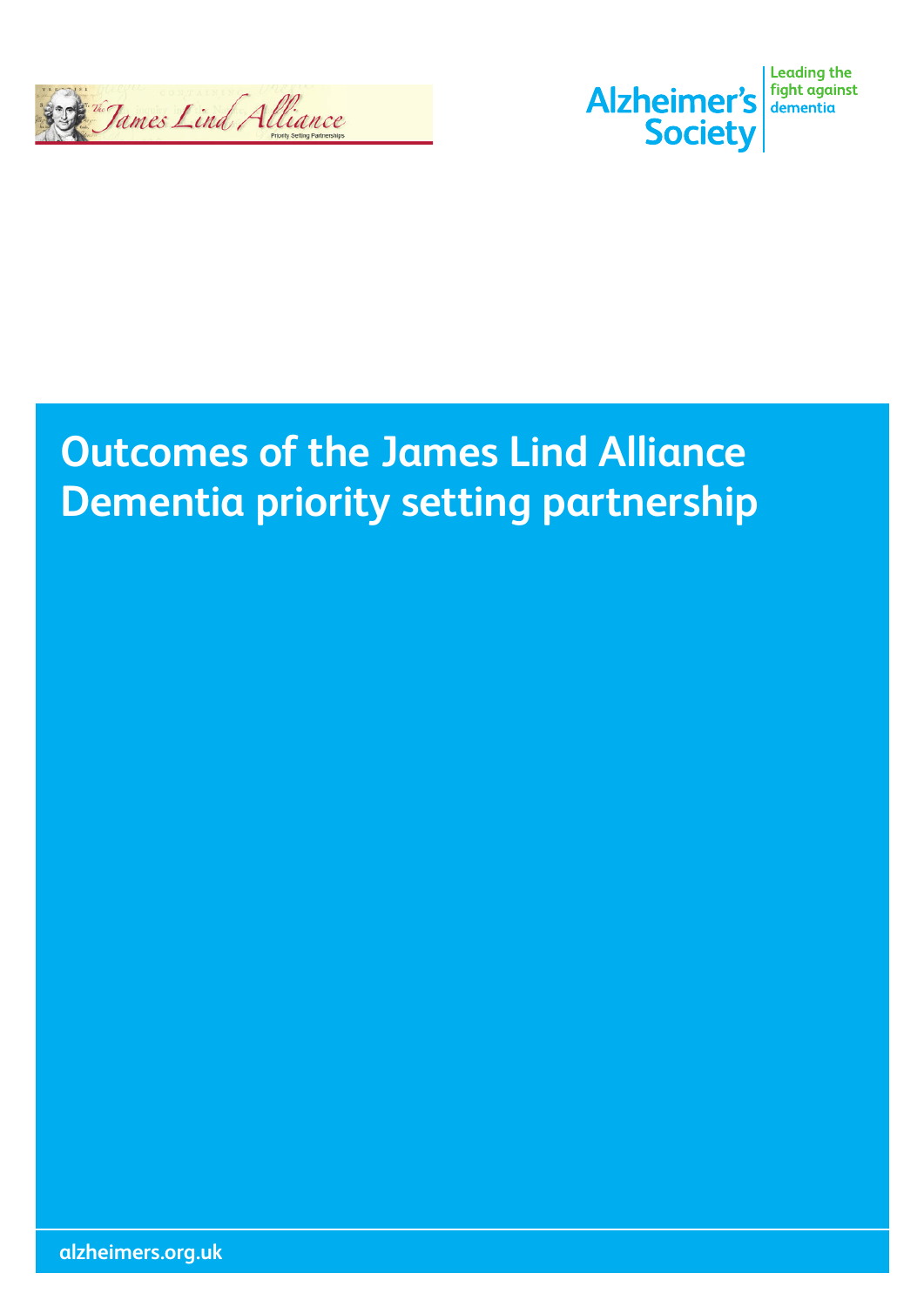# **Steering group**

**We are grateful to representatives from the following organisations for their contributions to the James Lind Alliance Dementia priority setting partnership.**





Collaborations for Leadership in Applied Health Research and Care













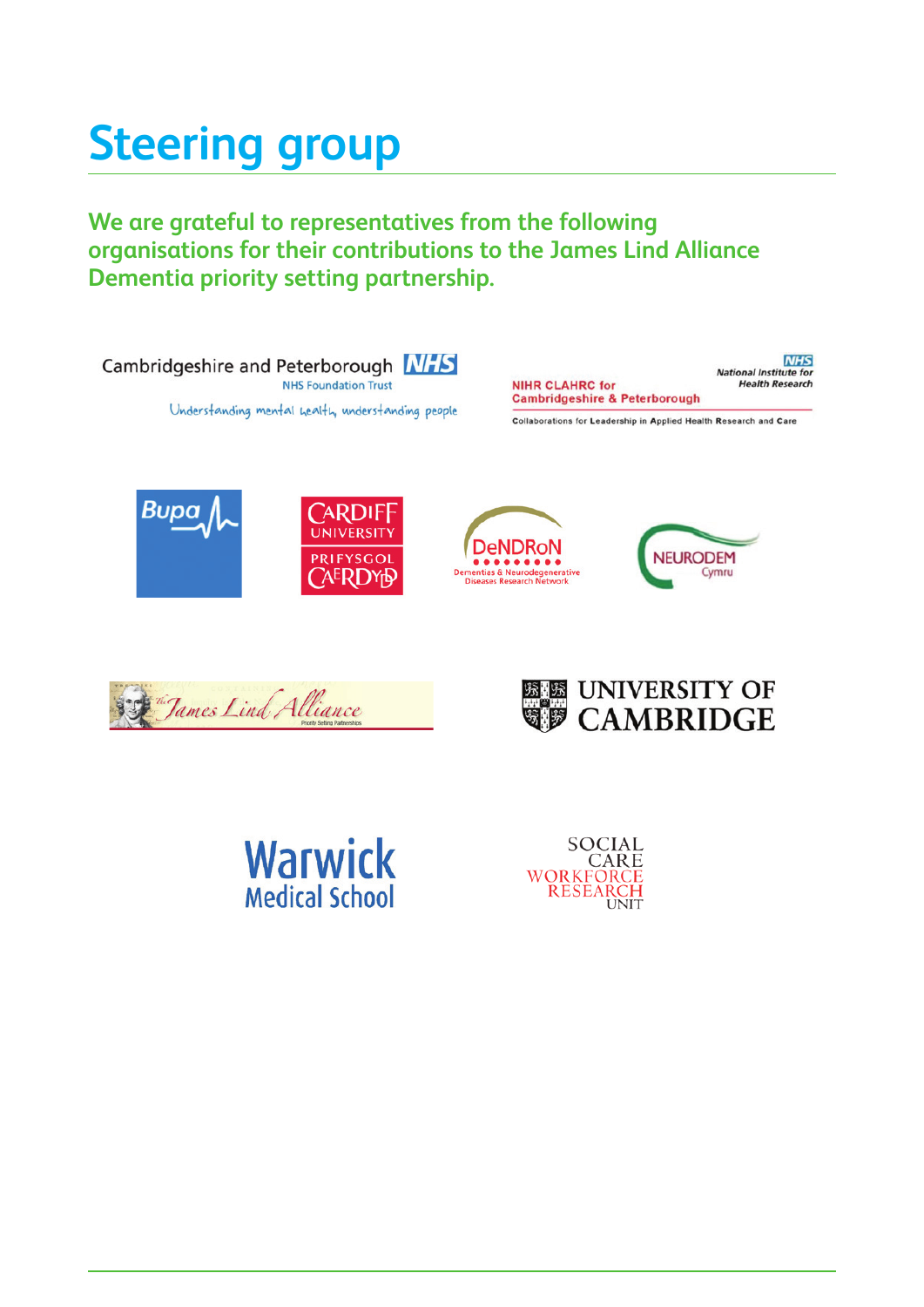

#### **Dear colleagues**

Welcome to the James Lind Alliance priorities for dementia research.

Alzheimer's Society is committed to ensuring that research funding is used as effectively as possible to alleviate the impact and burden of dementia and to improve the quality of life for people affected by the condition. It was for this reason that Alzheimer's Society commissioned Professor Carol Brayne from the Institute of Public Health at the University of Cambridge to lead this exercise to select priorities related to the treatment, diagnosis, prevention and care in dementia, so that future funding may be targeted to the areas of highest need.

The prioritisation process has produced a number of outcomes that we would now like to see taken forward. While these will not be used directly as priorities for Alzheimer's Society's Research funding, we hope that these questions will be addressed in the wider research field.

The headline of these is a top 10 list of priorities for dementia research, but underneath this is a wealth of further research questions that might be addressed. Importantly this exercise involved matching priorities against the current evidence, allowing us to show where the priorities reflect genuine gaps in evidence.

These priorities represent the collective view from a wide range of stakeholders representing people affected by dementia, practitioners and clinician groups. We now see it as the role of all those interested in dementia research to consider these priorities and the contribution that they can make to advance our knowledge of quality of life in dementia.

Dementia represents a great unmet need and research is required on all fronts. Developing priorities for biomedical research covering the causes and mechanisms of dementia was deliberately not included in the scope of this exercise, but remains of high importance.

We hope that you find the research priorities outlined here of interest and agree with their importance.

With very best wishes

1) from

**Dr Doug Brown** Director of Research and Development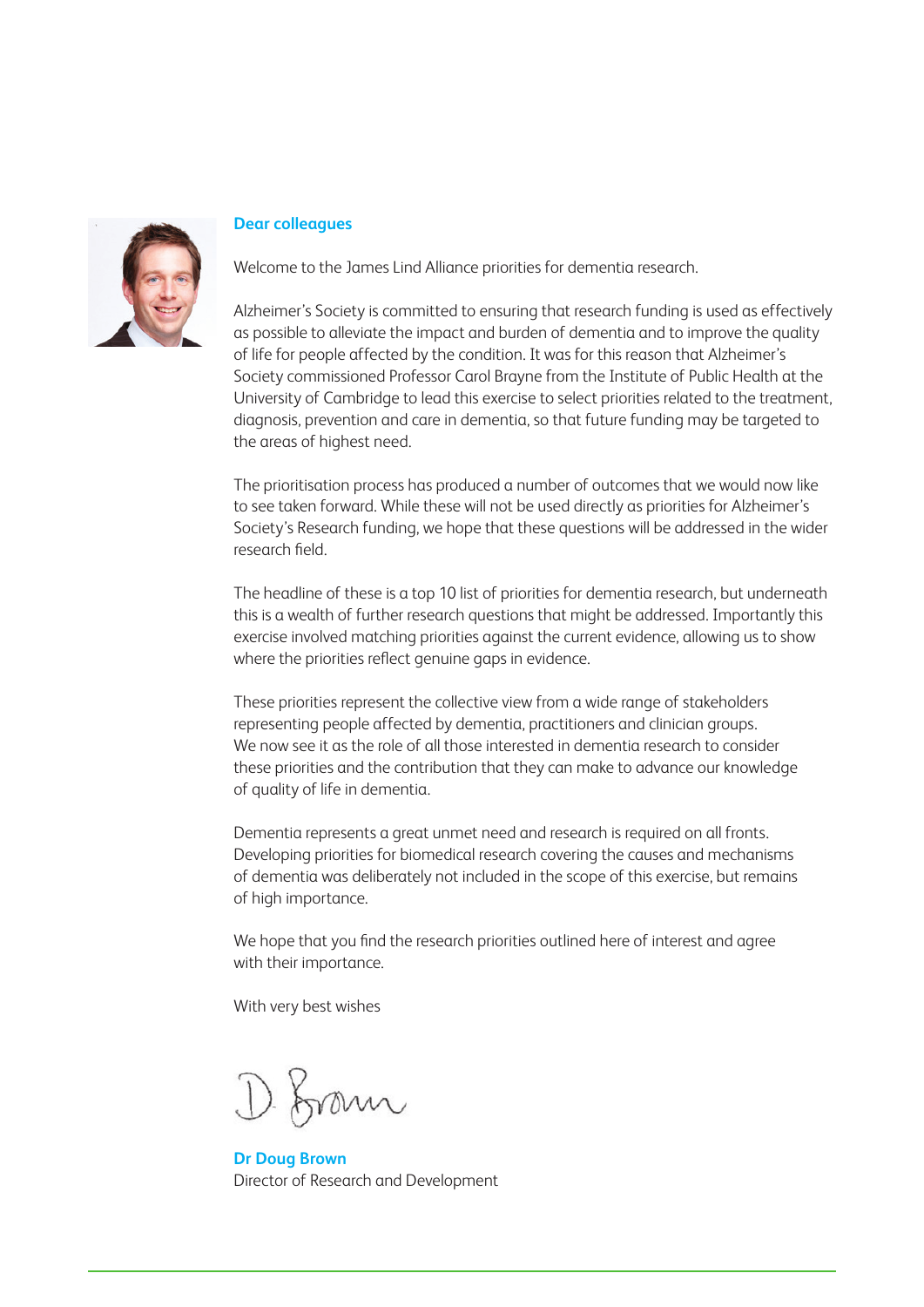# **Contents**

| The need for research priorities                                                                                |                |
|-----------------------------------------------------------------------------------------------------------------|----------------|
| <b>Top 10 priorities for dementia research</b>                                                                  | $\overline{2}$ |
| <b>Process for setting priorities</b>                                                                           | 4              |
| <b>Building the partnership</b>                                                                                 | $\overline{4}$ |
| Identifying the questions                                                                                       | 5              |
| Prioritising the questions                                                                                      | 6              |
| Deciding the top 10 questions                                                                                   | 6              |
| <b>Next steps</b>                                                                                               | $\overline{7}$ |
| <b>Appendix A – The list of questions covering the prevention,</b><br>diagnosis, treatment and care of dementia | 8              |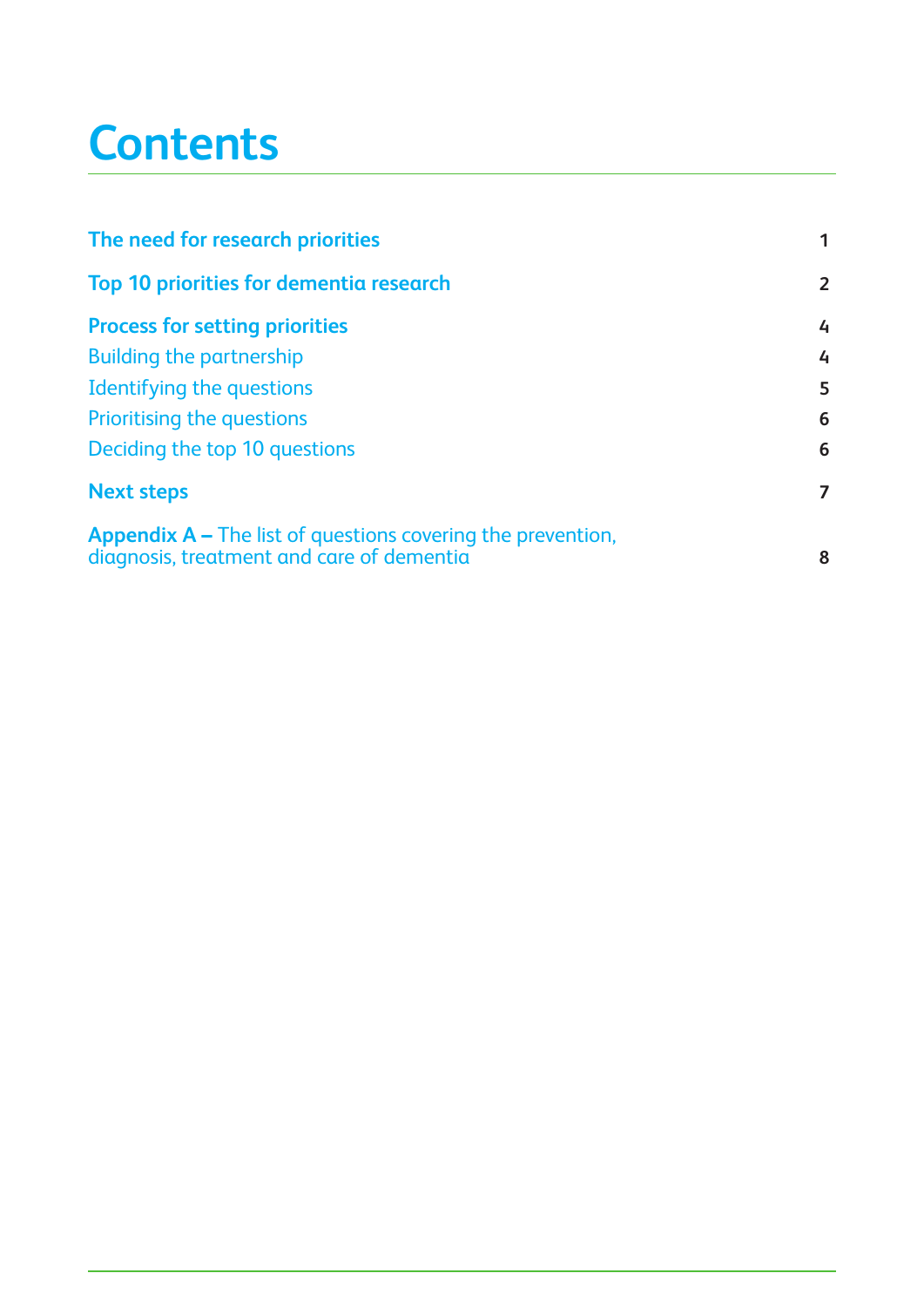# **The need for research priorities**

**After being relatively neglected for many years, dementia is beginning to be recognised as a high priority on the political and social agenda. The new urgency is welcomed, since dementia poses one of the greatest health and social challenges to both developed and developing nations in the 21st century.** 

In the UK, the Prime Minister has committed to a dementia challenge that will seek to improve detection of dementia, develop communities that are dementia friendly, following the G8 Summit on dementia, has committed to increase government funding to over £130 million by 2025.

Despite the increased investment, dementia research is still underfunded in comparison to other diseases. It is therefore important to prioritise the new funding so that it seeks to answer questions that will have the most impact for people affected by dementia.

Building on this need to ensure funding is targeted effectively, Alzheimer's Society initiated a priority-setting partnership in collaboration with the James Lind Alliance and experts in public health. The priority setting partnership sought to bring together a wide range of organisations representing the views of people affected by dementia, practitioners and clinicians to collectively agree on priorities addressing the care, treatment, diagnosis and prevention of dementia.

The result of this exercise has been to produce a top 10 list of priorities that are considered to be of high importance for research. In light of increased funding, these priorities are extremely timely, and offer a framework for all interested in dementia research and care to consider how directly to improve the quality of life for people affected by dementia.

Alzheimer's Society involves people affected by dementia in our Research funding programme, and so these priorities will be different. It is hoped that the priorities here will help guide funders to identify gaps in the knowledge and guide research funding.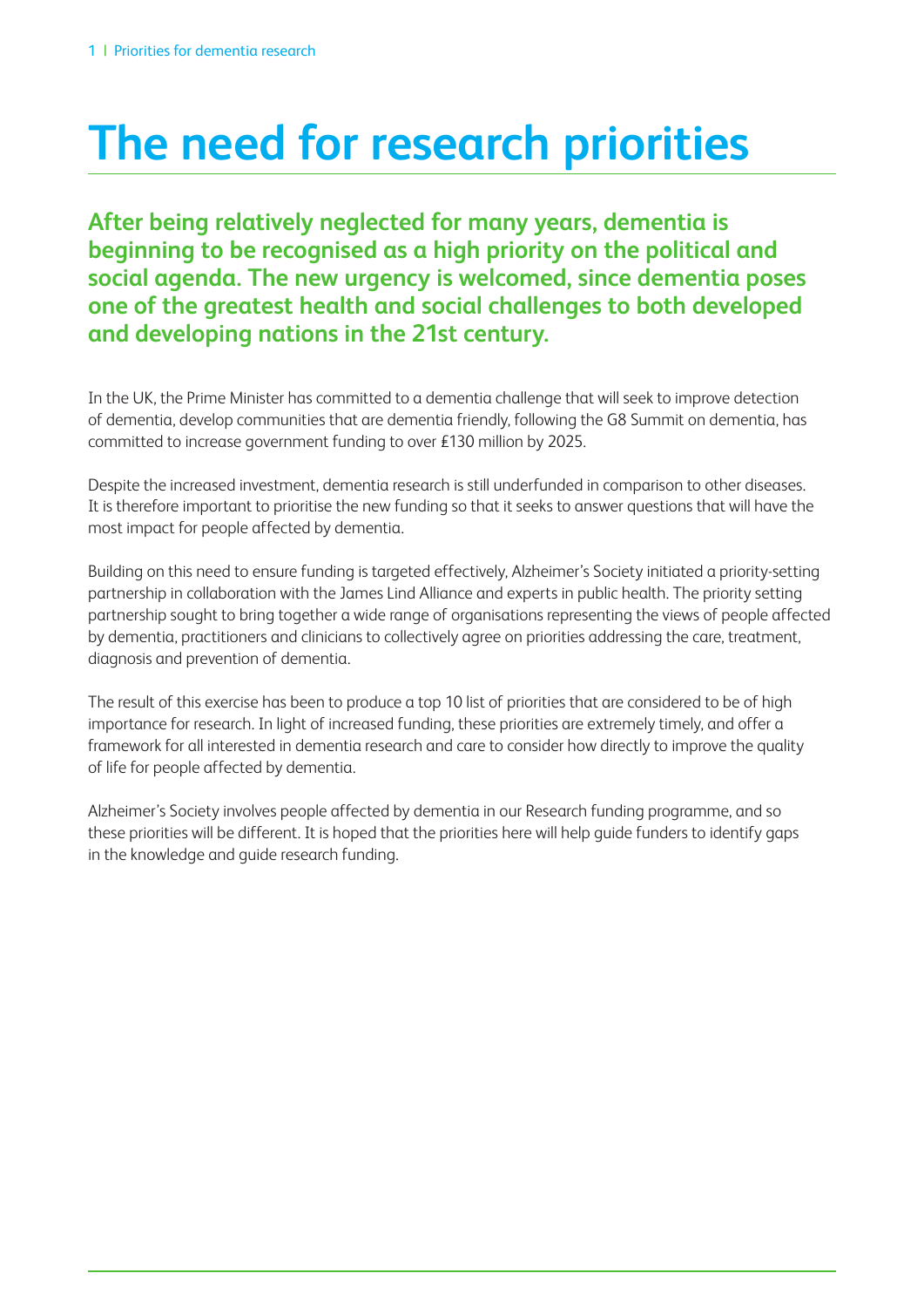# **Top 10 priorities for dementia research**

**The following questions were prioritised by people with dementia, carers, and health and social care professionals to inform the future of dementia research. The priorities were launched at Alzheimer's Society's Research conference on 27 June 2013.**

**The final top 10 priorities**

**1 What are the most effective components of care that keep a person with dementia as independent as they can be at all stages of the disease in all care settings?**

**2 How can the best ways to care for people with dementia, including results from research findings, be effectively disseminated and implemented into care practice?**

**3 What is the impact of an early diagnosis of dementia and how can primary care support a more offective route to diagnosis**? **more effective route to diagnosis?**

Particular questions were raised about the impact of early diagnosis on:

- Health-related outcomes for people with dementia and their carers (including impact on the progression of the disease and life expectancy, mental health, quality of life, attitudes of healthcare professionals to treatment for people with dementia, and on outcomes for carers, including quality of life and mental health).
- Wider outcomes in society for people with dementia and carers/family (including financial planning, insurance issues, employment prospects, independence, access to other healthcare services, driving).
- Health and social care services.

Particular questions about more effective routes to diagnosis in primary care included:

- Routes to faster referral to specialists, where appropriate.
- The best way to communicate a diagnosis of dementia, including who is the best person to communicate the diagnosis and where it should be delivered; how best to involve relatives and carers taking confidentiality into account.
- The psychological impact of a diagnosis of dementia on the person and carers.

### **4 What non-pharmacological and/or pharmacological (drug) interventions are most effective for managing challenging behaviour in people with dementia?**

This question included alternatives to anti-psychotic drugs; activities and stimulation; person-centred and behavioural care techniques; which therapies are most effective in different care settings; the effectiveness of involving carers (family/home carers or care staff); effectiveness for different sub-types of dementia.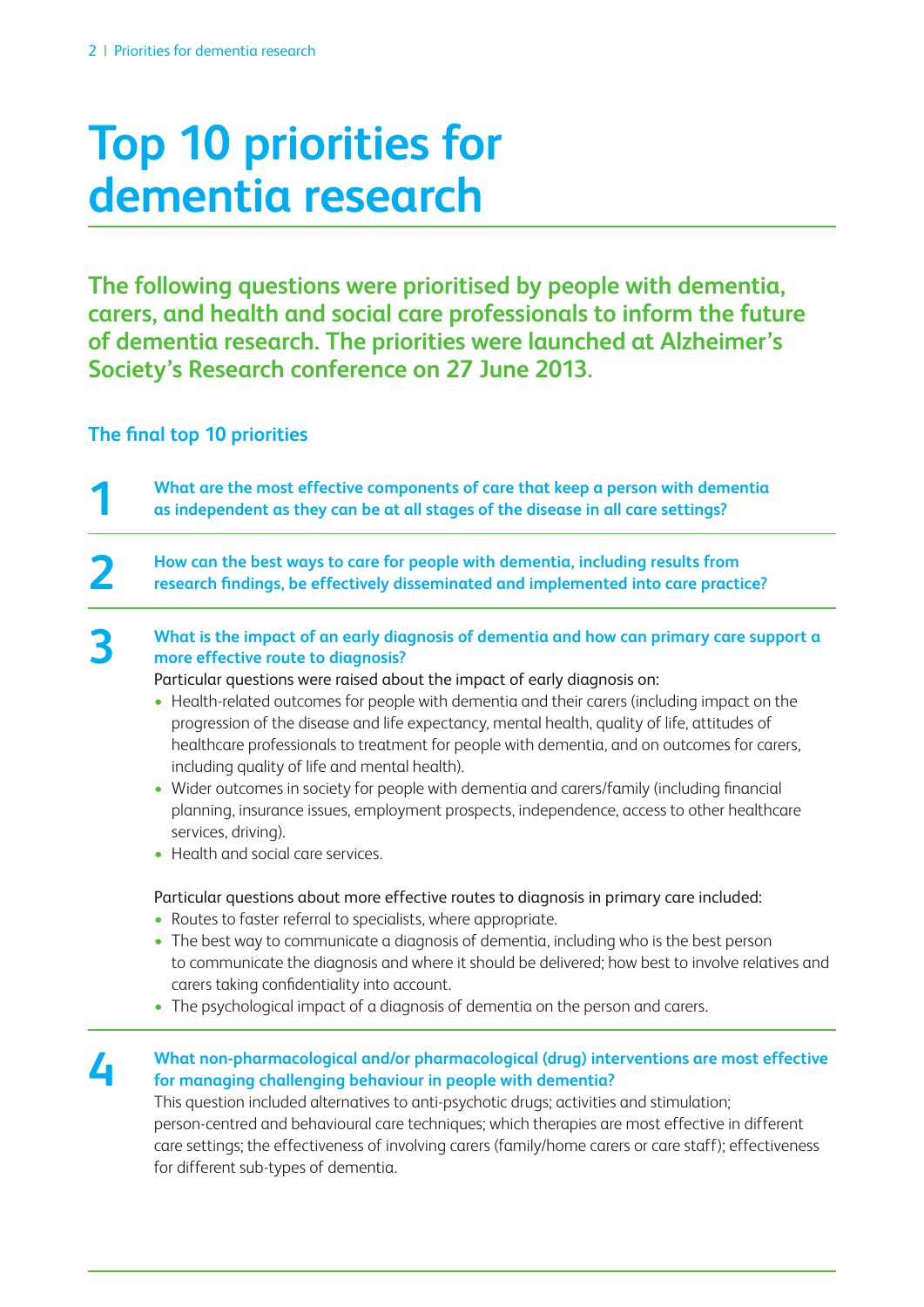### **5 What is the best way to care for people with dementia in a hospital setting when** they have acute hoalth care needs? **they have acute health care needs?**

 This question included uncertainties about the effectiveness of a coordinated, specialist unit for people with dementia within an acute hospital, instead of admission to usual hospital acute ward and the impact on length of stay, the experience and outcomes for the person with dementia, progression of the disease, cost-effectiveness and use of the ambulance service (potential to reduce transfers between wards/hospitals).

#### **6** What are the most effective ways to encourage people with dementia to eat, drink and maintain putritional intelie? **maintain nutritional intake?**

 This question included the role of professional and lay carers; whether assistance with feeding/ drinking improves other outcomes e.g. weight, physical functioning, behavioural symptoms, progression of the disease; effectiveness of food supplements and any adverse effects of food supplements; potential role of a trained hydration team in hospitals and other care settings; role of speech therapy in improving/maintaining swallowing and chewing reflex.

#### **7 What are the most effective ways of supporting carers of people with dementia living at home?** Particular questions were raised about:

- The specific type of help that is effective, including questions about support from paid carers, consistency of paid care, help during the night, specialist care provider service for home care, fast support response, training for family carers, day care centres, respite care, provision of information, help with paperwork, transport, telephone help lines.
- How health and social care services can best be coordinated and accessed including to improve speed of access to support, one point of contact rather than several agencies, improved communication between services.
- Outcomes asked about were: the factors that enable people with dementia to stay at home as long as possible and delay institutionalisation, maintain quality of life for people with dementia and carers, maintain physical and mental health for carers.

#### **8** What is the best way to care for people with advanced dementia (with or without other illnesses) at the end of life? **illnesses) at the end of life?**

This question included references to alternatives to withdrawing food and drink.

#### **9** When is the optimal time to move a person with dementia into a care home setting and <br>
how can the standard of sare be improved? **how can the standard of care be improved?**

 Particular questions included whether it is better to move a person with dementia to a care home at an earlier or later stage of the disease for outcomes including quality of life, trauma to the person with dementia, behaviour, physical function, costs; consideration of conditions for staff (salaries, career structure and training) in improving care; monitoring of standards of care, characteristics of a good care home.

#### **10 What are the most effective design features for producing dementia friendly environments at both the housing and neighbourhood levels?**

 This question included the consideration of design/adaptation of housing e.g. signage, scenery, space & light; for different cultural and ethnic minority groups; design features that best support and enable people with dementia and carers to maintain quality of life, manage symptoms, minimise behavioural problems, slow progression of the illness and allow people to stay in their own homes for longer?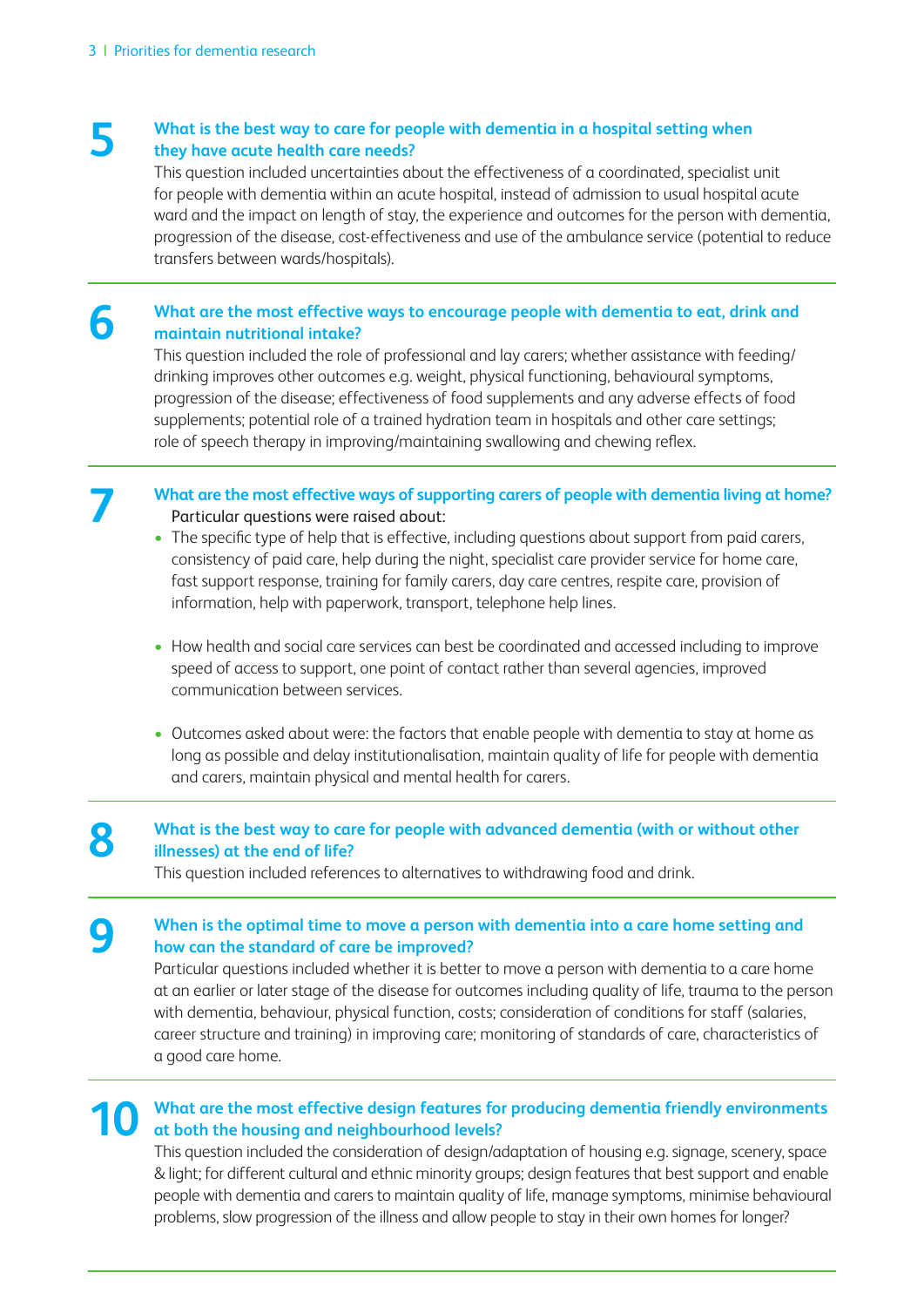# **Process for setting priorities**

### **Building the partnership**

Alzheimer's Society initiated the Dementia priority setting partnership with the James Lind Alliance in November 2011 to identify the priorities for dementia research. The project covered research into the prevention, diagnosis, treatment and care of dementia.

The whole project was initiated by the Public Health Advisory Committee of Alzheimer's Society and a team from the University of Cambridge. NIHR CLAHRC (collaborations for Leadership in Applied Health Research) for Cambridgeshire and Peterborough and Alzheimer's Society carried out the survey and analysis supported by the steering group.

#### **James Lind Alliance (JLA)**

The James Lind Alliance is a non-profit making initiative that brings together patients, carers and clinicians to identify the priorities for research for a particular health condition. It was established in 2004 after the realisation that what researchers want to research can be very different from what patients and clinicians want researched. The JLA has developed excellence in the process and provide an impartial overview and structure to guide partnerships. It aims to ensure that the process is fair and free from bias, and ensure patients, carers and clinicians have an equal voice.

To date, the JLA has successfully completed 16 partnerships which have initiated considerable interest and publicity and, as a result, research has been funded to begin to address the priorities. There are a number of ways to set priorities for research, but Alzheimer's Society decided that the JLA methodology was rigorous and well-researched with clear, proven and positive outcomes. Working with the JLA has been a great success and a very positive experience.

#### **Steering group**

A steering group was convened to coordinate and oversee the project, consisting of 13 members representing people with dementia and their carers, health and social care professionals and researchers.

The steering group consisted of:

- Nicola Hart, Alzheimer's Society
- Claire King, Alzheimer's Society Research Network volunteer
- Denise Wilson, NIHR Dementia & Neurodegenerative Diseases Research Network (DeNDRoN)
- Graham Stokes, Bupa
- Carol Brayne, University of Cambridge
- Louise LaFortune, University of Cambridge
- Sarah Kelly, University of Cambridge
- Angelique Mavrodaris, University of Warwick
- Jill Manthorpe, King's College London
- Tony Bayer, Cardiff University
- Claire Lawton, Cambridge and Peterborough NHS Foundation Trust.

The group was chaired by Katherine Cowan from the James Lind Alliance and was supported by Mark Fenton, Editor of UK DUETs (UK Database of Uncertainties about the Effects of Treatments).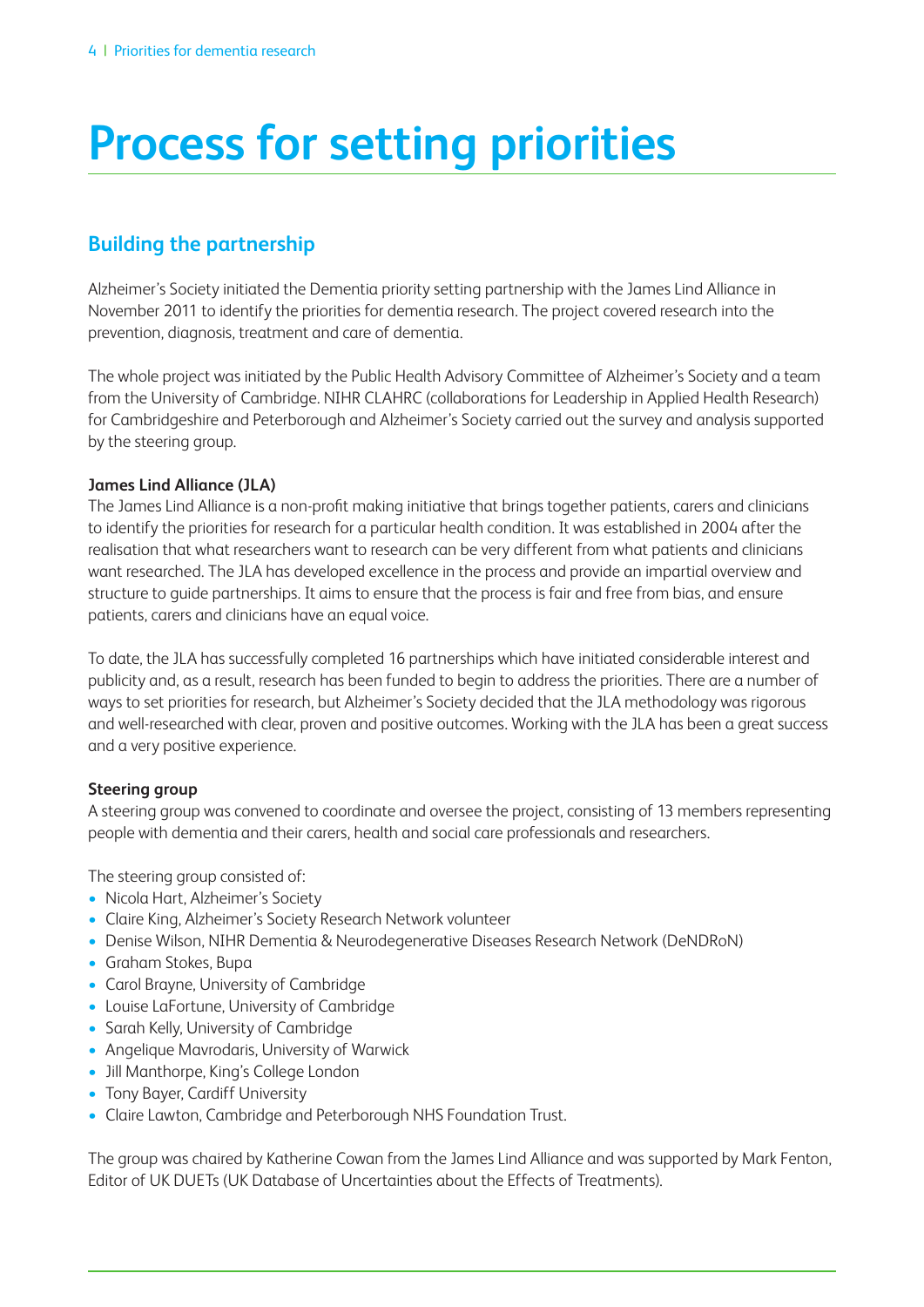#### **Partner organisations**

Organisations and representatives who can advocate for people with dementia and their carers and health and social care professionals were invited to take part in the process. Following an introductory meeting on 11 April 2012, there was great enthusiasm for the project, and a wide range of organisations signed up as partners to the project.

Partner organisations have played an instrumental role in promoting the survey to collect the questions that people want to see answered through research into the areas covered by this project and prioritising those that are the most important.

### **Identifying the questions**

#### **Survey**

A survey was designed through consultation with stakeholder groups to collect people's questions on the prevention, diagnosis, treatment and care of dementia. The survey was distributed in print and online, and was launched on 1 April 2012. It was open for three months.

Alzheimer's Society, together with steering group members and partner organisations, distributed the survey to their members and contacts, including people with dementia and their carer, health and social care professionals, and members of the public. Over 4,000 questions were collected from the survey respondents.

Demographic data from the respondents was analysed to ensure that, as far as possible, the responses were representative of the whole community. Questions were submitted from a range of people of various ages and backgrounds. Health and social care professionals, members of the public with no experience of dementia and people from Black and Minority Ethnic groups were particularly challenging groups to access, and several extra steps were taken to specifically target these groups.

#### **Collating the results**

Alzheimer's Society awarded a grant to the University of Cambridge to sort through the data and the steering group supported this. Each question was checked against up-to-date systematic reviews to ensure it could not already be answered by high quality robust evidence. Only a very small number of questions were identified as known questions and removed from the list. Duplicate questions or those covering similar topics were combined and, where necessary, questions were re-formatted to represent research questions. Any questions that were out of the scope of the survey (treatment, diagnosis and care of dementia) were excluded.

This significantly reduced the number of questions, however further short listing was required to reduce the l ist to a manageable size for prioritisation. The steering group made the decision to remove questions that were only submitted by one or two people. These questions were reviewed by the steering group and Alzheimer's Society's Helpline staff, who re-entered any that they felt were common enquiries.

Sorting through the questions was a huge task that took several months to complete. Once the process of sorting through the data was complete, 146 questions were remaining. These are listed in Appendix A.

All questions that could not be answered by up-to-date evidence will be published on NHS Evidence in the UK Database of Uncertainties about the Effects of Treatment (UK DUETs) at **www.library.nhs.uk/duets** The questions that were removed will also be on DUETS to ensure no information is lost.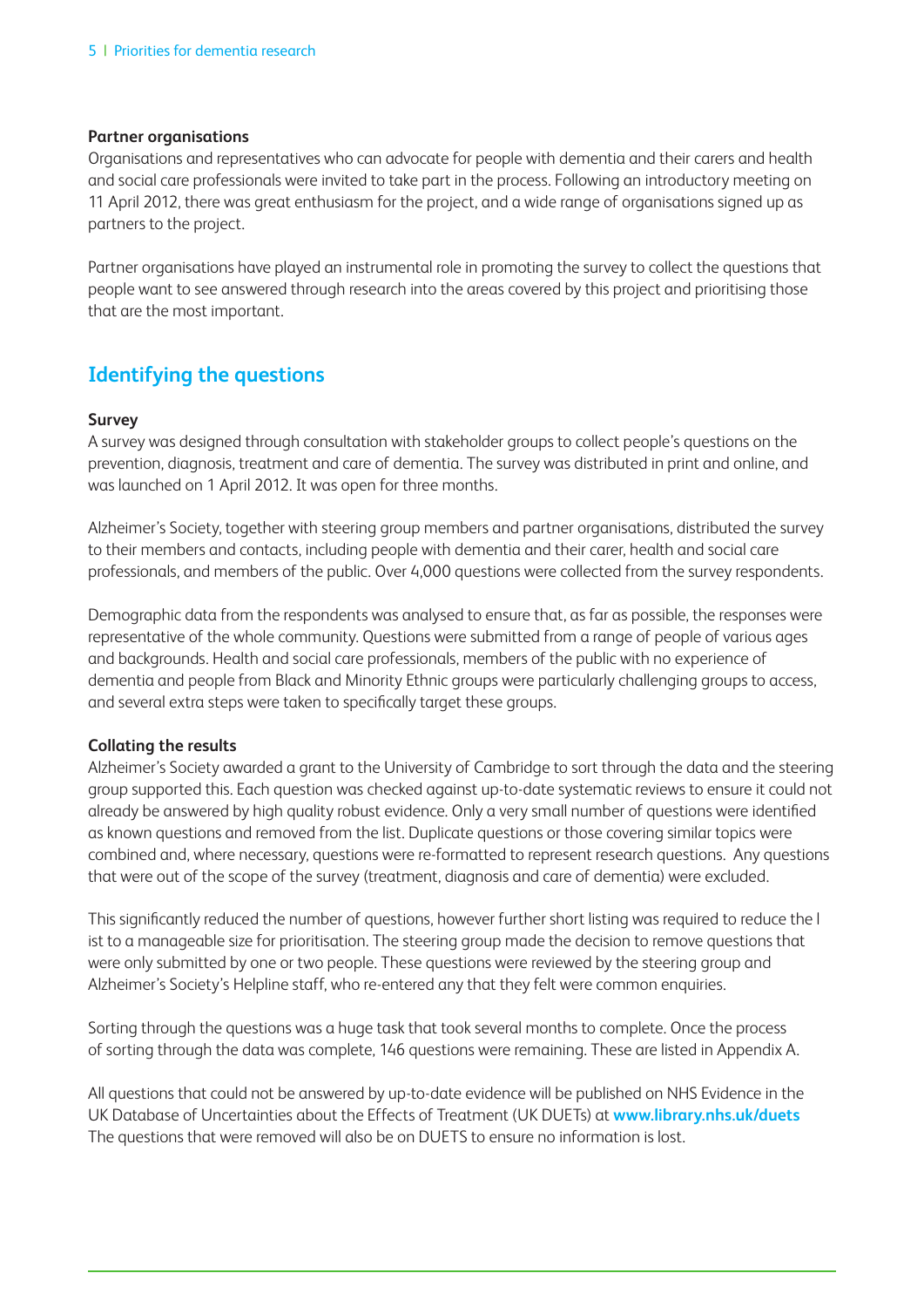### **Prioritising the questions**

The long list of questions was sent out to partner organisations at the beginning of May 2013, to rank their top 10 priorities. Each partner organisation was able to submit one vote. To do this, many organisations consulted with their members and colleagues. For example, Alzheimer's Society's vote was formed through consultation with the Research Network, a group of 250 people people with dementia, carers and former carers. Thirty-six organisations participated, representing the views of people with dementia and their carers and representing the views of health and social care professionals.

The votes were collated bringing together separate totals for people with dementia and their carers, and health and social care professionals. The top 25 questions that were ranked the highest priority were taken as a shortlist through to the final workshop where the top 10 were decided.

### **Deciding the top 10 questions**

Partner organisations were invited to send a representative to a workshop on 12 June 2013, to contribute to deciding the top 10 questions. The workshop was attended by people with dementia and their carers, and health and social care professionals. There were 18 attendees in total.

Participants were sent the short list of questions in advance to think about their priorities and familiarise themselves with the questions to aid discussion. The workshop, which was chaired by the JLA, used Nominal Group Technique, a method involving a number of small group sessions and ranking exercises. Each participant was given the opportunity to express their views on which questions they thought should be prioritised and to hear other people's perspectives.

After a long day of lengthy discussions, debates and compromise, the top 10 questions for dementia research were agreed through consensus.

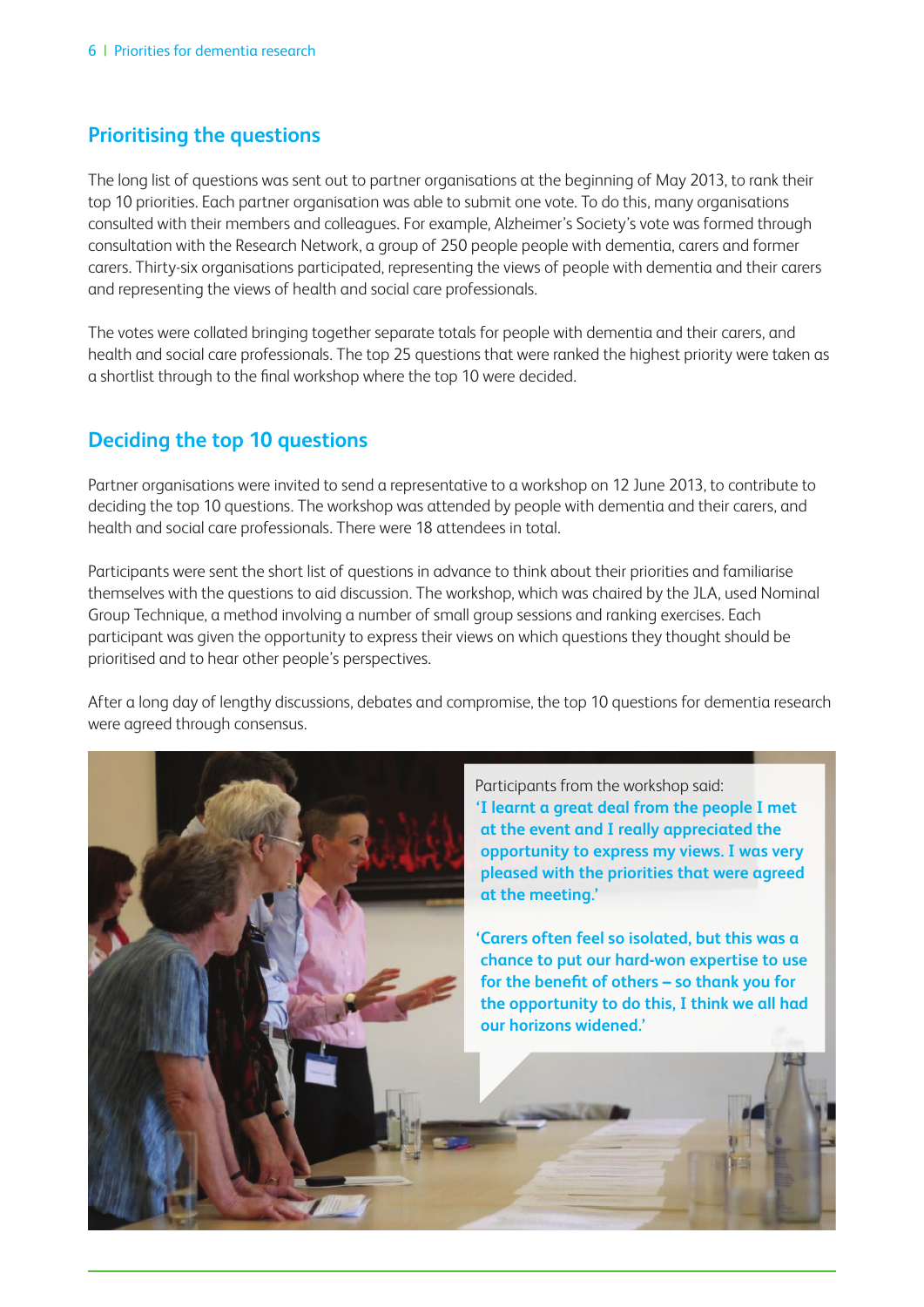# **Next steps**

**With commitments made by the government to increase funding in dementia research, these research questions – that have been prioritised by people who are affected by dementia – are extremely timely.** 

Alzheimer's Society will work with the steering group, partner organisations and funding bodies to ensure that these questions are appropriately addressed by the wider research community.

If you are interested in taking any of the priorities forward, or you would like more information, please contact the Alzheimer's Society at **research@alzheimers.org.uk**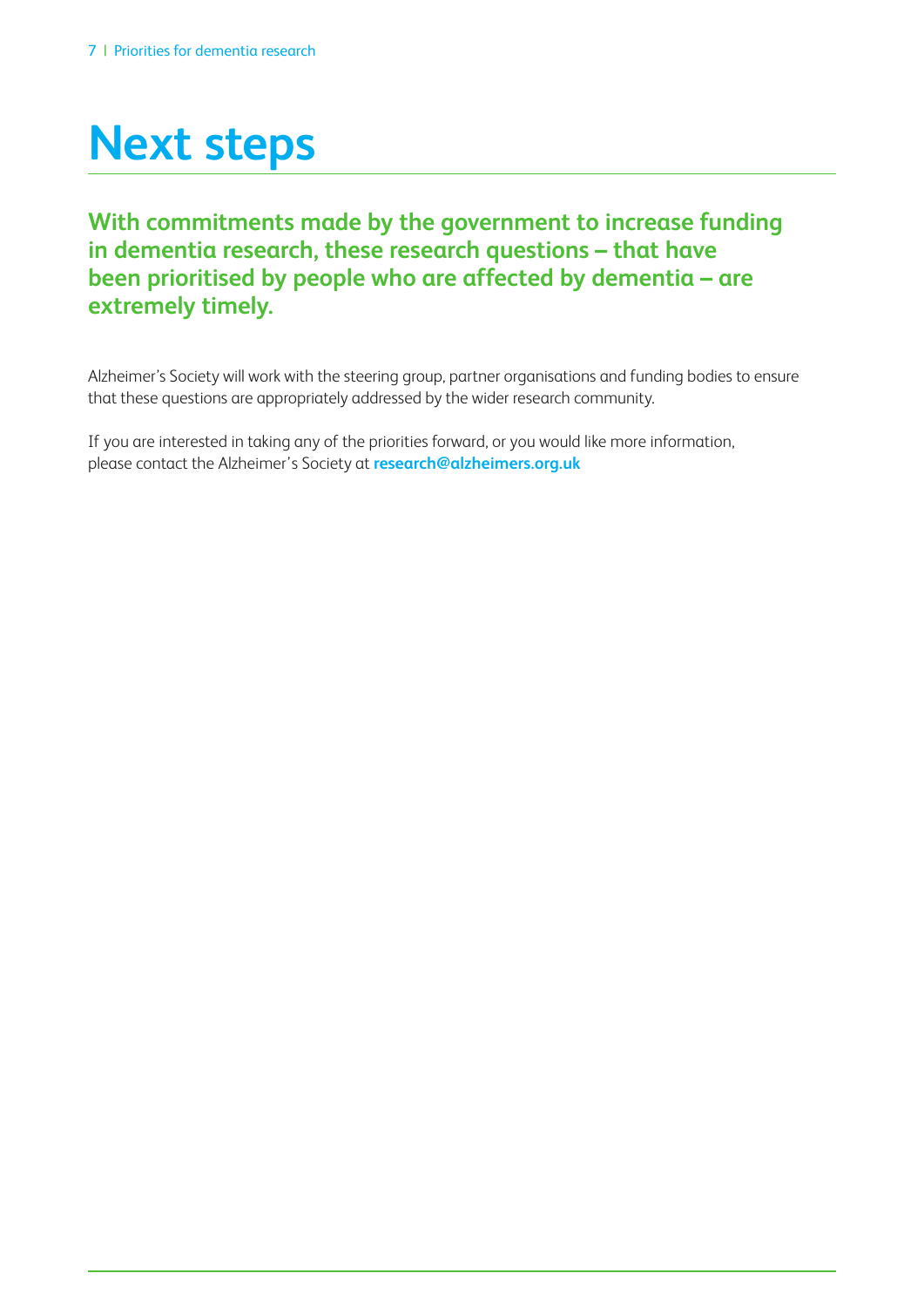# **Appendix A – The list of questions covering the prevention, diagnosis, treatment and care of dementia**

**Below is the list of research questions that was sent to partner organisations in May 2013. Each organisation was asked to work with their colleagues and members to rank the top 10 questions that they would like to see prioritised for research.** 

### **Question**

#### **Care in different settings – care homes**

- **1** Is there any impact on the quality of life and quality of care of people with dementia when care is provided for profit compared to not-for-profit?
- **2** What are the characteristics of a good care home for people with dementia (including consideration of barriers to care) and how can standards of care in care homes be improved and monitored?
- **3** Are people with dementia better cared for in care homes/mental health units with other people with dementia or with people who do not have dementia in terms of progression of the disease and quality of life?
- **4** Is it better for people with dementia to move to care homes at an earlier or later stage of the progression of the disease in terms of outcomes/trauma to the person?
- **5** Do improved conditions (eg salaries, career structure and training) for care staff improve quality of care/quality of life for people with dementia?
- **6** Does high quality care from carers/care staff improve outcomes for people with dementia? What are effective ways to implement such high quality care in all settings including care homes and hospital?

Including:

- care that considers person-centred care, behavioural care interventions and kind, respectful and dignified caring
- effect on quality of life, behaviours that challenge and progression of the disease.
- **7** What individual characteristics of care staff predict the ability to provide high quality/personcentred care for dementia?
- **8** Are specialist care homes/facilities/nurses for people with dementia more effective at maintaining quality of life/quality of care for people with dementia at all stages of the disease compared to non-specialist generic care?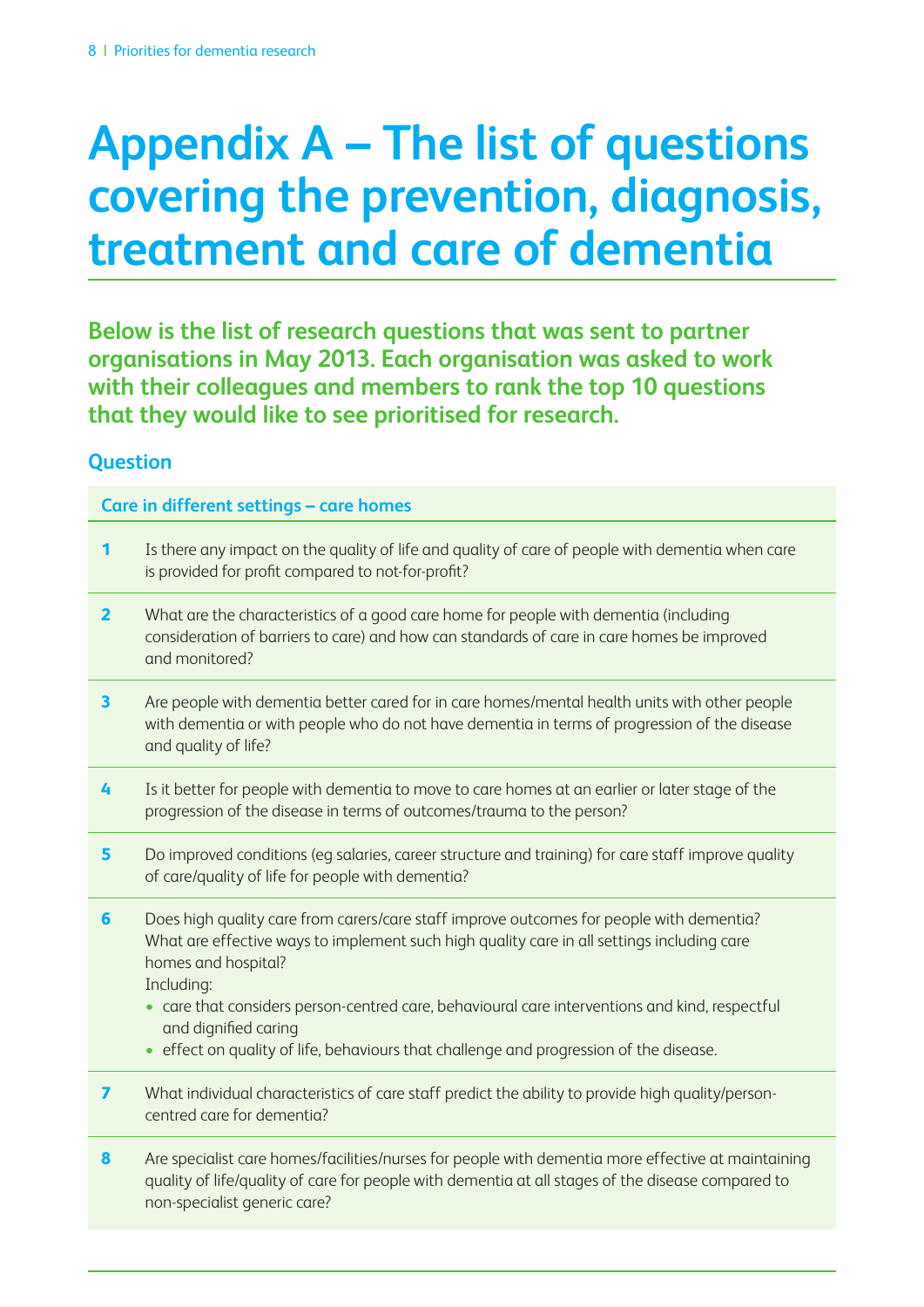#### **Care in different settings – acute/hospital care**

- **9** What is the best way to care for people with dementia when they have acute health care needs?
- **10** Would a coordinated, specialist unit within an acute hospital, instead of admission to usual acute hospital ward for people with dementia affect length of stay, the experience and outcomes for the person with dementia, progression of the disease, cost and use of ambulance service?

#### **Care in different settings – home/community care**

- **11** How does the input of day-to-day paid care and support (during the day and/or at night) compared to care from family/carers alone affect outcomes for people with dementia living at home? How does this impact on carers?
- **12** How effective is training for carers/family members on improving quality of care, quality of life, ability to stay in own home for people with dementia and outcomes for carers?
- **13** How does home care (with or without the input of additional professional care) compare to care homes for outcomes for people with dementia at all stages of the disease? In terms of:
	- quality of life
	- behaviour
	- physical function
	- progression of the disease
	- costs.
- **14** What are the most effective (and cost effective) ways of supporting people with dementia living at home and their carers, including during and after the diagnosis process? Including:
	- the specific type of help that is effective eg information, transport, telecare
	- how health and social care services and other agencies can best be coordinated
	- how access to support and services can be improved, eg one point of contact
	- the effect on delaying admission to care homes
	- people with dementia who live alone
	- people with dementia who are carers for someone else.
- **15** Is regular attendance at day centres with activities and social interaction effective at improving outcomes for people with dementia and carers, including quality of life and ability to live at home for longer?
- **16** How effective are models of housing and care used in countries other than the UK in supporting care in the community for people with dementia?
- **17** How does the input of day-to-day professional care (during the day and/or at night) compared to care from family/carers alone affect outcomes for people with dementia living at home? How does this impact on carers?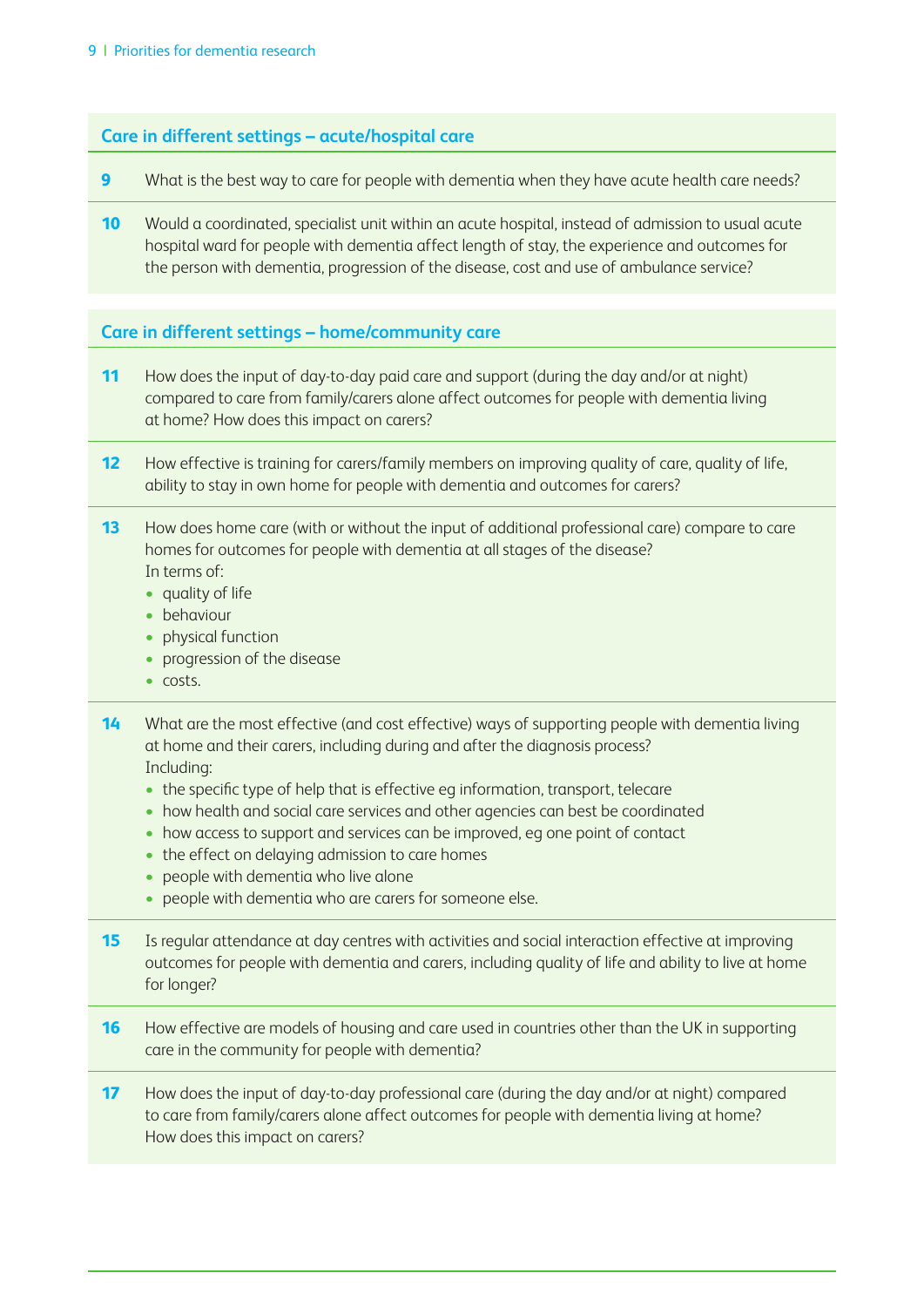#### **Care in different settings – home/community care** (continued)

- **18** How effective would easier access to short-break or respite care (at home or in other settings) be in reducing stress and maintaining quality of life for carers of people with dementia? How can respite care best be organised to support both the person with dementia and the carer?
- 19 How effective are different models of housing with care (integrated/separated/specialist/ dedicated/hybrid) for supporting people living with dementia on quality of life/outcomes/costs of people with dementia and their carers? How do these compare to residential care?

#### **Care – general**

- 20 What is the best way to care for people with advanced dementia (with or without co-morbidities) at the end of life?
- **21** What are the best ways to care for people from ethnic minority groups with dementia in all care settings?
- **22** How can the best and most cost-effective ways to care for people with dementia, including research findings, be most effectively disseminated and implemented into care practice in all care settings?
- **23** What are the most effective methods to improve the awareness and attitudes of all health and social care professionals towards people with dementia in all settings and improve their understanding of the challenges faced by carers and families?
- **24** What interventions/techniques/facilities/staff training are of most benefit in improving the quality of life for people with dementia and their carers in all settings and at all stages of the disease?
- **25** What are the most effective management approaches and models of care for people with concurrent dementia and vision problems/sight loss in all settings and at all stages of the disease?
- **26** What are the most effective management approaches and models of care, including equipment, for people with concurrent dementia and hearing loss in all settings?
- 27 Does intervention to correct vision problems/sight loss in people with dementia improve symptoms including quality of life?

#### **Care planning**

- 28 What do services need in terms of education, information and resources to ensure people who have dementia are actively involved in all aspects of their care and planning?
- **29** What are typical timescales for progression of each stage of all types of dementia and what are the typical characteristics and care needs at each stage to allow better planning for carers and people with dementia?
- **30** Is advanced care planning for both the person with dementia and carers effective for outcomes for the person with dementia (including quality of life and acute events), and for good end of life care that meets the previously expressed wishes of the person with dementia?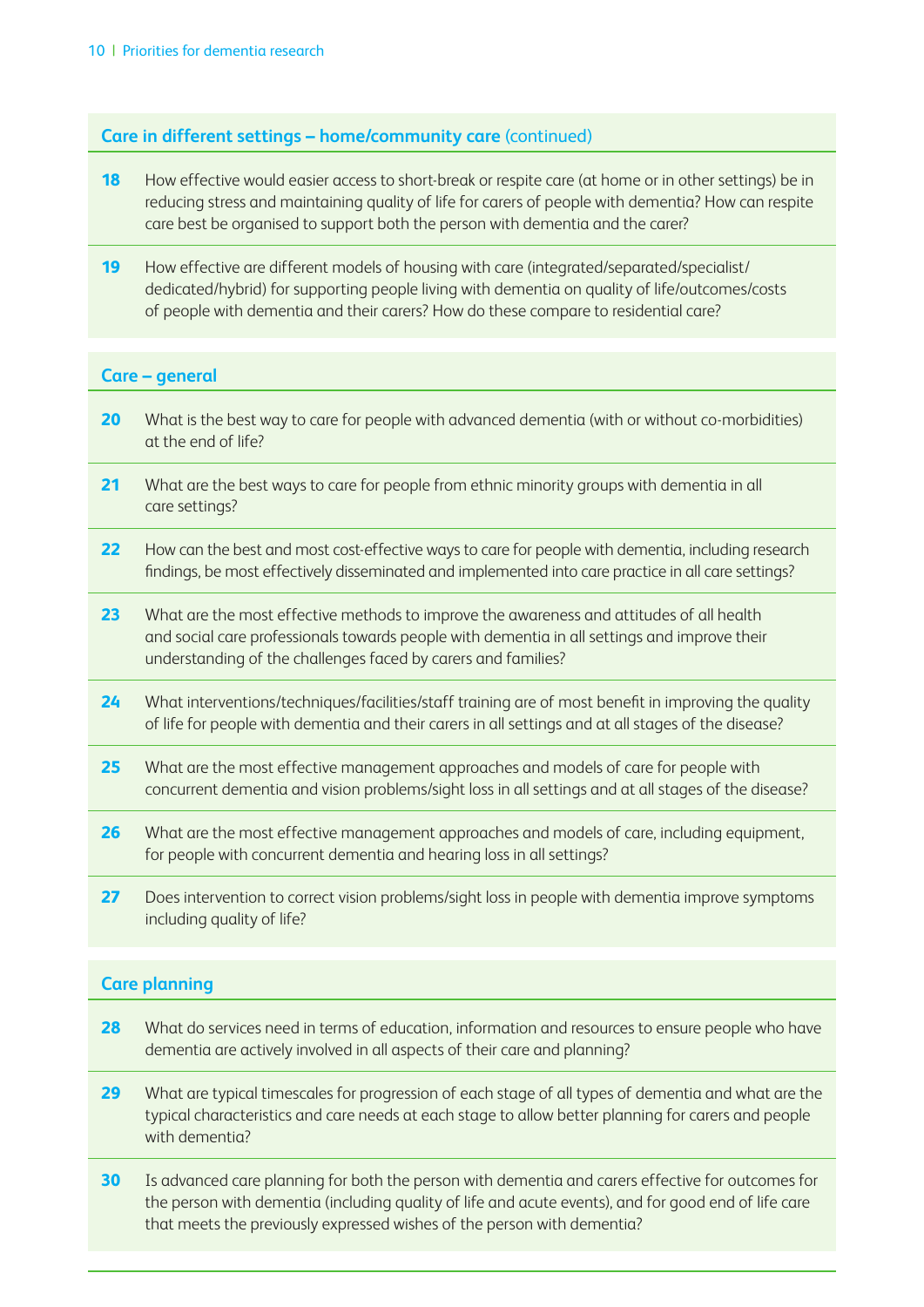#### 11 | Priorities for dementia research

### **Carers 31** Do carers of people with dementia have a greater risk of developing dementia? **32** What is the impact of long term care for a person with dementia at home on the life of the carer/family? Including: • quality of life • physical and mental health • finances • morbidity/mortality. **33** What practical and psychological interventions are effective for carers to help people with dementia? **34** Does currently available treatment (including pharmacological and other treatments) for people with dementia improve mental health and quality of life in their carers (by improving attitude and mood in the person with dementia)? **35** Is psychological therapy effective in reducing stress and improving quality of life of carers of people with dementia? **36** How effective is training for carers/family members on improving quality of care, quality of life,

ability to stay in own home for people with dementia and outcomes for carers?

#### **Communication**

- **37** What techniques are effective to allow health and social care professionals to communicate most effectively with people with dementia and what is the effect on other outcomes eg, agitation, quality of life?
- **38** Is speech therapy or linguistics effective in improving/maintaining speech and communication skills and behaviour in people with dementia and in maintaining swallowing and chewing reflex for longer in people with dementia?
- **39** Can speech and language therapy assessment be effective in contributing valuable information for diagnosis of dementia?

#### **Design**

- **40** What are the most effective design features for producing dementia-friendly environments at both the housing and neighbourhood levels, that best support and enable people with dementia and carers to maintain quality of life, manage symptoms, minimise behavioural problems, slow progression of the illness and allow people to stay in their own homes for longer? Including:
	- for different cultural and ethnic groups
	- design/adaptation of housing, signage, scenery, space, light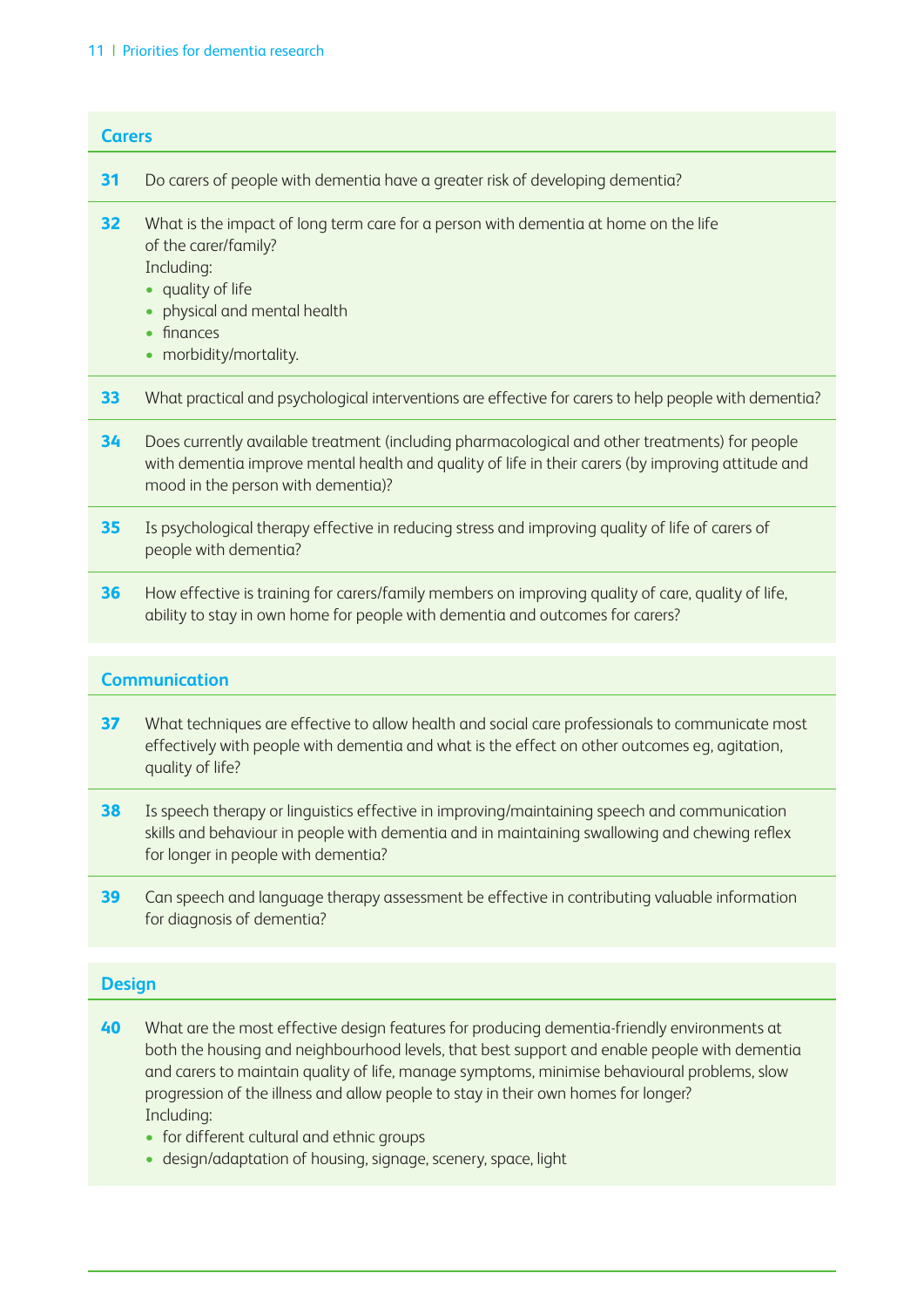#### **Diagnosis – early diagnosis**

- **41** What is the impact of early diagnosis (and early/subsequent treatment/planning and support) on:
	- health-related outcomes for people with dementia and their carers
	- wider outcomes in society for people with dementia and carers/family
	- health and social care services?
- **42** How can GPs/primary care provide a more effective service for diagnosis/early diagnosis of dementia, including faster referral to specialists when appropriate, including for all sub-types of dementia?
- **43** Would clear guidelines for GPs about diagnosis of dementia improve rate and accuracy of diagnosis/early diagnosis?
- **44** How could an effective self-diagnosis test (or a test that could be used by family or carers at home) for dementia be developed and what would be its effects?
- **45** Are there very early signs or precursors of dementia that could be used to indicate the onset of dementia?

Including:

- biological, physical, behavioural, neurological and cognitive precursors
- those that are able to differentiate dementia from other diseases.
- **46** How can people be educated to spot the signs of dementia earlier so that they go for assessment, diagnosis and treatment?

#### **Diagnosis – improve diagnosis**

- **47** What diagnostic tests/methods/strategies are clinically effective (and cost-effective) to improve diagnosis/early diagnosis of dementia? Including:
	- in different settings
	- consideration of scans, biomarkers, blood tests, cognitive tests, family history, new techniques
	- consideration of care/medical pathways
	- different sub-types of dementia
	- for different cultural and ethnic groups.
- **48** What is the best way to communicate a diagnosis of dementia, including who is the best person to communicate the diagnosis and where should it be delivered? How can relatives/carers best be involved in the diagnosis taking confidentiality into account?
- **49** Can changes in behaviour be used to aid diagnosis of dementia (perhaps using a list of known behaviour stages)?
- **50** How can the difference between normal age-related memory problems and dementia be distinguished?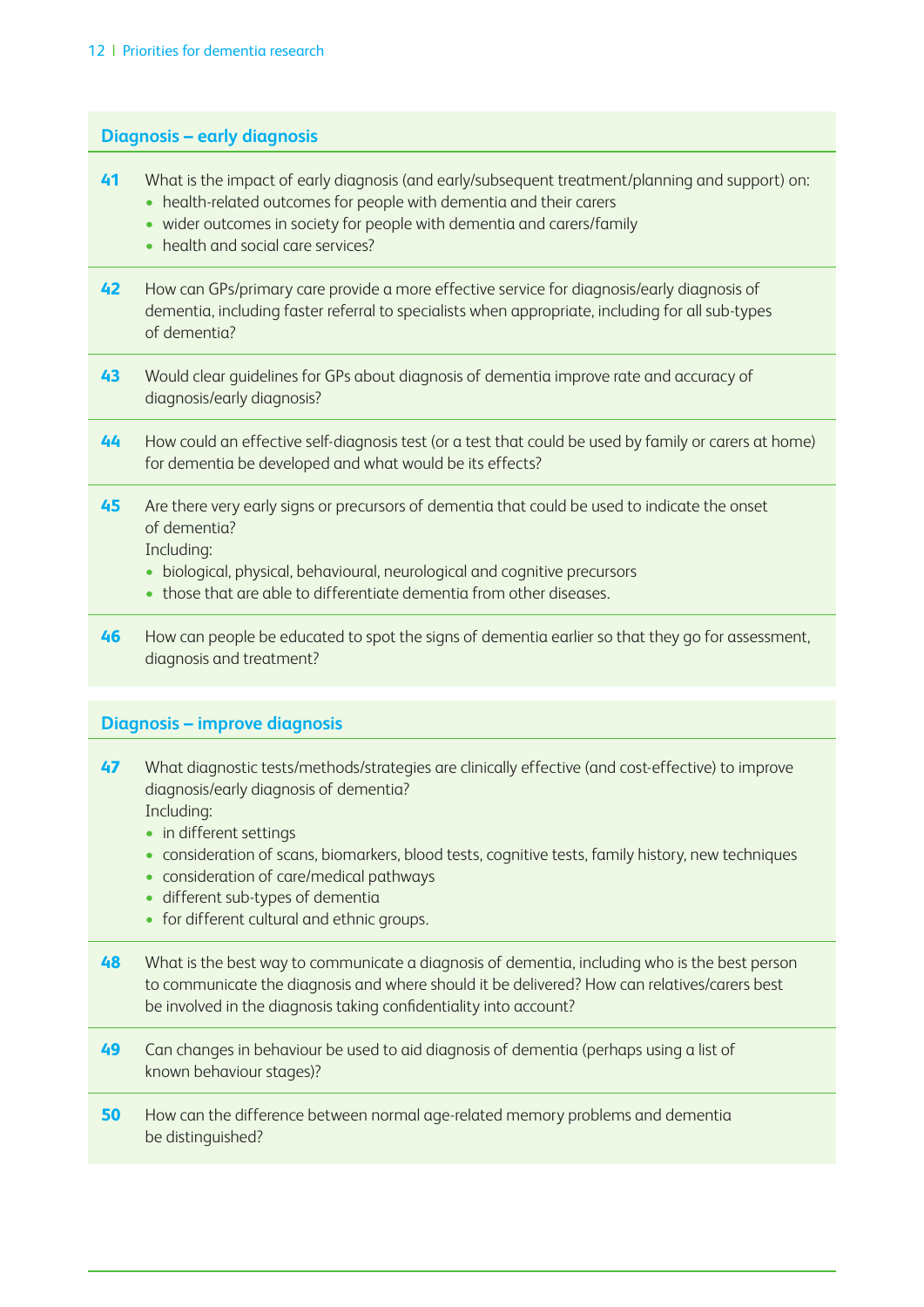#### **Diagnosis – early diagnosis** (continued)

- **51** Is diagnostic assessment of dementia more accurate when the observations of carers/partners/ family are incorporated into the diagnostic procedures? Can diagnostic tests be developed that incorporate the observations of carers/partner/family?
- **52** How can best practice in dementia diagnosis, treatment and care and consideration of international practice be standardised across the UK?
- **53** Can blood tests to measure homocysteine levels contribute useful information for diagnosis of dementia?
- **54** How does dementia present in people with autism/Asperger's syndrome and what are the appropriate diagnostic criteria in these people?
- **55** How effective are memory clinics for the diagnosis and assessment of dementia, including differential diagnosis of different types of dementia and for providing support to people with dementia and carers?

#### **Diagnosis – other**

- **56** How accurate, reliable, valid and cost-effective are the assessment and diagnostic tools for dementia that are currently available? Including:
	- compared to each other
	- compared to post-mortem data and cerebrospinal fluid (CSF) data
	- scans and neuropsychological assessment.
- **57** What is the psychological impact of a diagnosis of dementia on the person, carers and relatives?

#### **Emotional needs**

- **58** How can the emotional needs of people with dementia best be assessed and what techniques can be used to meet these needs eg, improve self-esteem?
- **59** Does the cost of paying for care (including those at home/care homes) for those with sufficient assets impact on the emotional wellbeing/quality of life of people with dementia and their carers/families?
- **60** What is the level of awareness/understanding of people with dementia about their own life/ surroundings/condition/emotions/thoughts (and of others) at all stages of the disease (even if they have lost language and struggle to communicate verbally)? How can this be measured?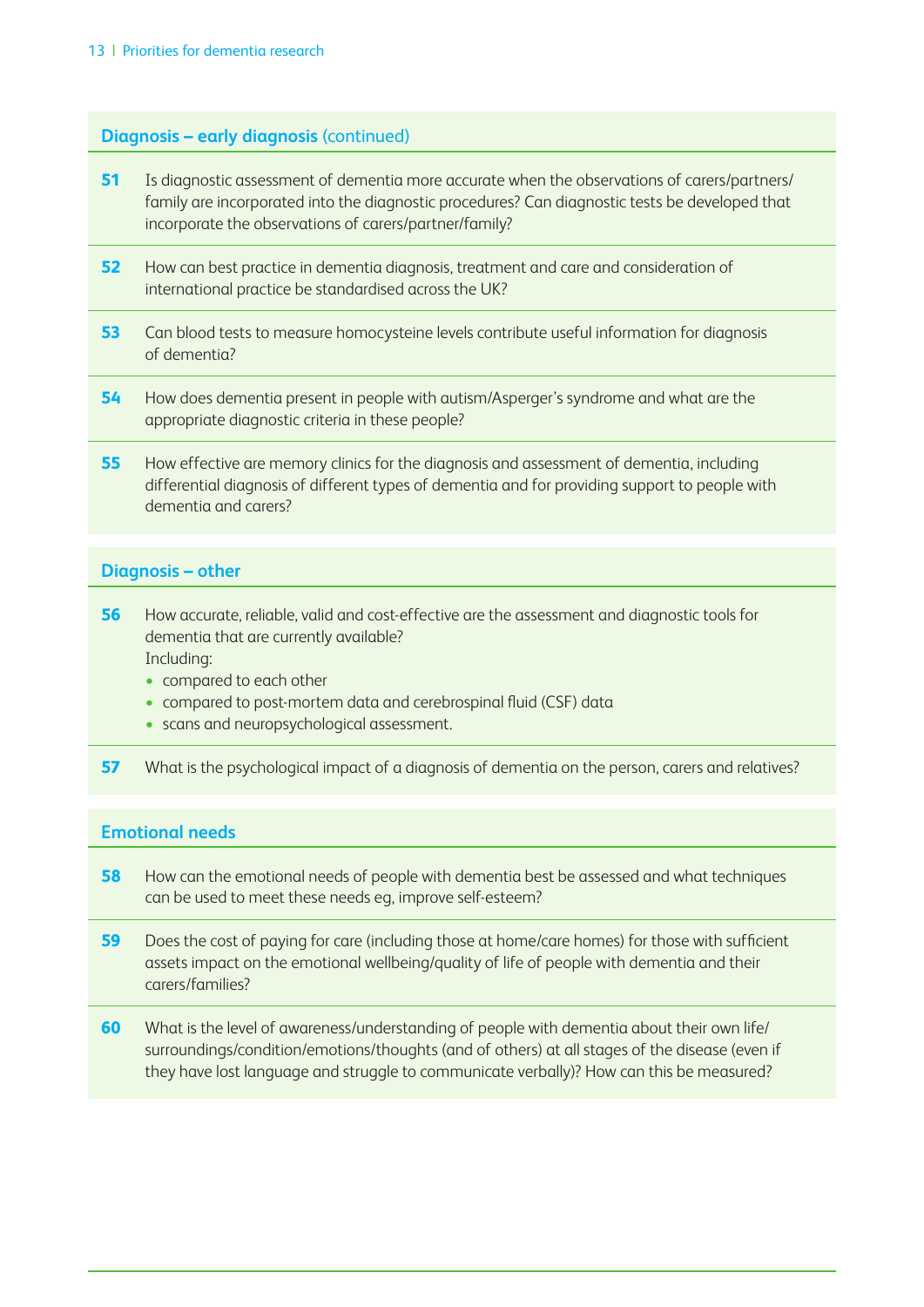#### **Learning disabilities**

- **61** What strategies are effective for the prevention, diagnosis, treatment and care of dementia in people with learning disabilities? Including:
	- consideration of pharmacological and non-pharmacological methods and service provision
	- people with Down's syndrome.

#### **Maintaining independence**

- **62** What are the most effective and cost-effective components of care in people with dementia that keep the person with dementia as independent as they can be (while minimising stress to carers/families) at every stage of the disease and in all care settings eg, at home, in care homes, in the community?
- **63** Is it better for a carer to allow the person with dementia to manage their own day-to-day life as best as possible (even if they are struggling) or to 'take over'/do it for them in terms of progression of the disease/rate of deterioration?
- **64** Is assistive technology (eg devices to aid memory and aids for sight and hearing) for dementia effective for people with dementia in maintaining function/quality of life? How useful, acceptable and effective are assistive technology devices for carers, their neighbours, care staff and housing managers?

#### **Managing behaviour**

- **65** Is it better for carers to go along with the misconceptions of a person with dementia (eg believing someone is still alive when they are dead or when they are lying in bed believing that they are drowning in the bath) or to explain the reality in terms of reducing anxiety, agitation, improving quality of life, and other outcomes?
- **66** Is 'reality orientation' (as a specific therapy) effective for the management of behaviour in dementia?
- **67** What pharmacological and/or non-pharmacological interventions (or combinations) are most effective (for people with dementia and carers) for managing challenging behaviour/neuropsychological symptoms in dementia?
- **68** Is sedation at night for people with dementia (to allow carers to sleep) effective and what is the effect on behaviour, quality of life during the day, and time to move to a care home?
- **69** What are effective ways to care for people with dementia who are in denial about their condition (care, medical and legal routes)?
- **70** Why do people with dementia have cognitively 'good' and 'bad' days or moments? Could this information be used to identify effective interventions or be used to improve behavioural management?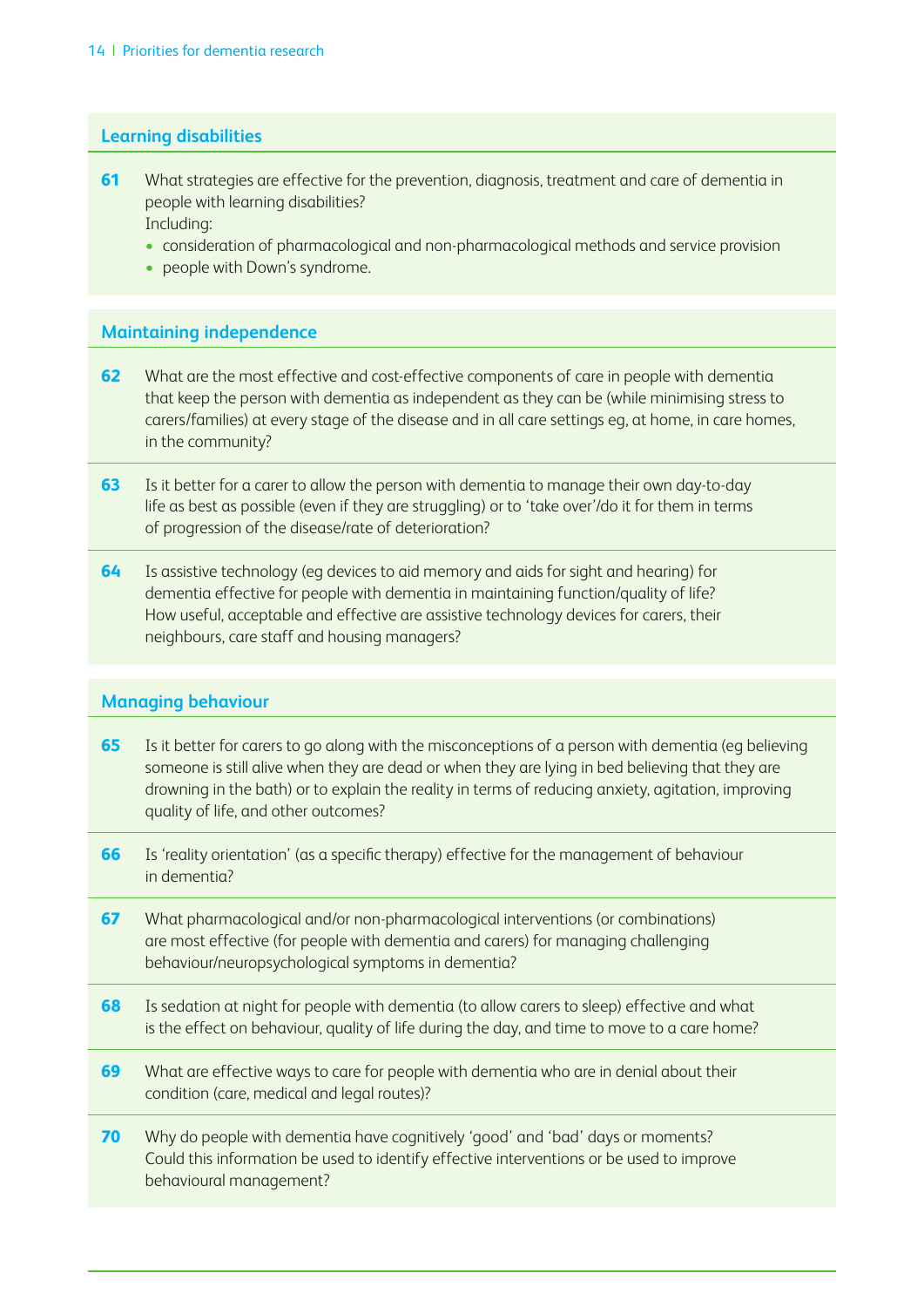#### **Managing behaviour** (continued)

- **71** What are the most effective methods to manage sleep disorders and sleep patterns in people with dementia?
- **72** What are the most effective ways to manage 'wandering' or walking in people with dementia?
- **73** What are the most effective ways to manage 'sundowning' (becoming more agitated and confused in the late afternoon and early evening) in people with dementia?
- **74** How effective is a regular routine and consistent environment for managing symptoms/ behaviour/outcomes for people with dementia compared to a less stable and consistent environment (for example, should the person with dementia be stimulated by changes, eg holidays and changes of scenery)?

#### **Management of physical conditions**

- **75** How can urinary tract infections be prevented in people with dementia and what is the effect of urinary tract infections on the symptoms and progression of dementia?
- **76** What are the best ways to manage incontinence in people with dementia?

#### **MCI (mild cognitive impairment)**

- **77** What are the characteristics of MCI and early dementia and how can they be distinguished?
- **78** How can you predict whether a person with MCI will develop dementia or not?

#### **Medication – effectiveness of current treatments**

- **79** Is combined treatment of dementia with cognitive stimulation and acetylcholinesterase inhibitors clinically effective and cost-effective (compared to either treatment on its own) in terms of cognition, global functioning, daily living activities and quality of life?
- **80** Are acetylcholinesterase inhibitors (donepezil, galantamine, rivastigmine) or memantine effective and cost-effective for people with dementia (and its sub-types)? In terms of:
	- improving quality of life
	- reducing non cognitive symptoms (including challenging behaviour)
	- when used long term (more than six months)
	- for slowing progression of dementia
	- in treatment of severe dementia
	- compared to non-pharmacological therapies
	- which are most effective when compared to each other?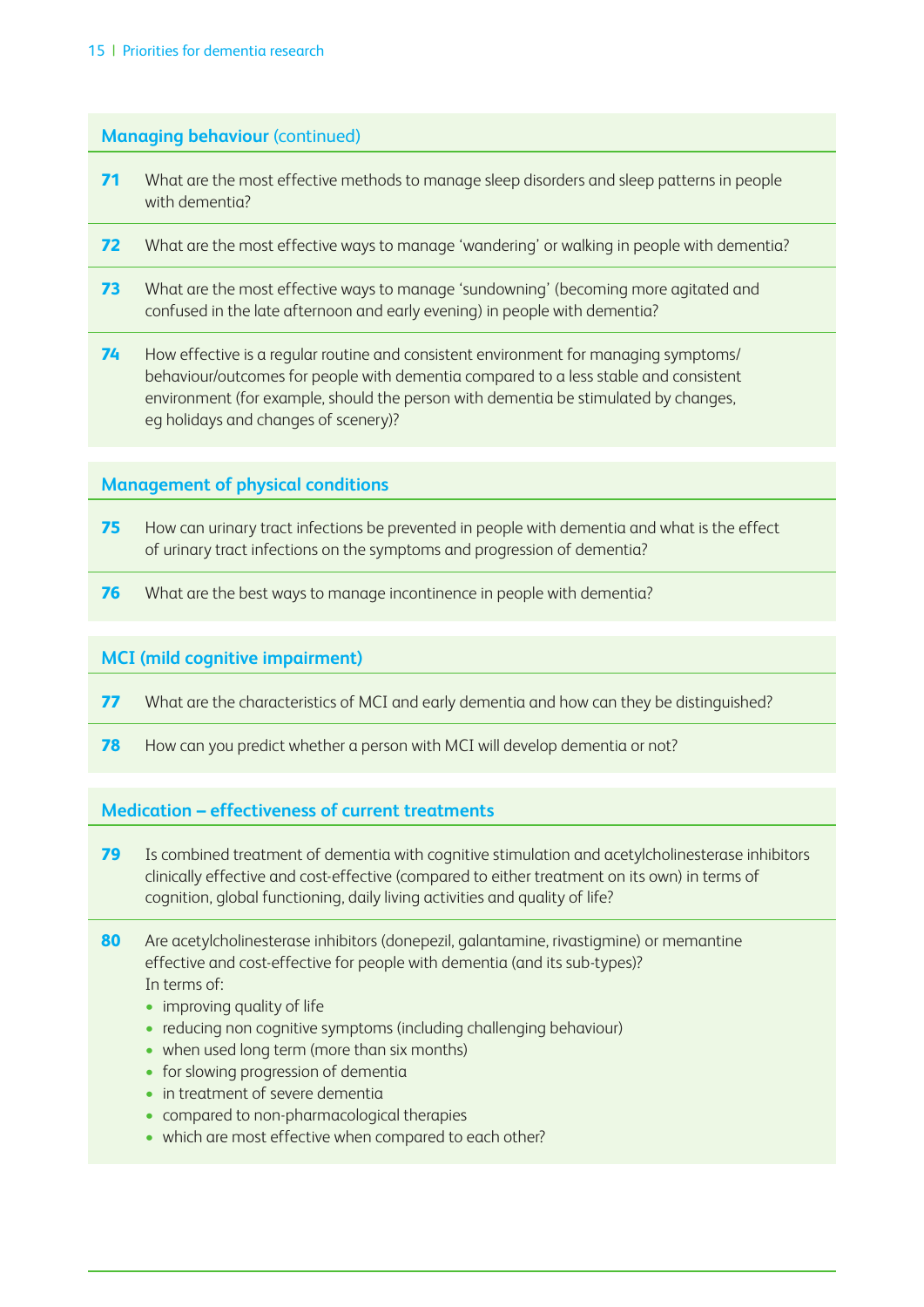#### **Medication – effectiveness of current treatments** (continued)

- **81** Are any combinations of acetylcholinesterase inhibitors and/or memantine or switching from one drug to another more effective for treatment of dementia than a single drug at all stages of the disease in managing symptoms/slowing progression of dementia?
- **82** What are the characteristics of people with dementia (including those with a family history/ genetic markers) for whom current treatments are effective (compared to ineffective) or who suffer side-effects (compared to those who do not suffer side-effects)? Can treatment be optimised by linking to individual profiles?
- **83** Is it possible to say if there is a stage of dementia when it is the optimum time to stop prescribing acetylcholinesterase inhibitors or memantine?
- 84 What are the most effective ways of treating and caring for people in the advanced stages of dementia when they are no longer responding to acetylcholinesterase inhibitors or memantine?

#### **Medication (general)**

- **85** Can the prescription of all types of medication for people with dementia be reduced by improving quality of care/meeting care needs of people with dementia more fully?
- 86 Are there any drugs/medications that are effective in preventing/delaying the onset of dementia? Are they also effective in those with a family history or genetic risk factors for dementia?
- **87** Is aspirin effective for the prevention or treatment of dementia? What dose is effective? Including:
	- those with mild cognitive impairment (MCI)
	- those with normal cognition but with evidence of early disease pathology
	- those with a family history/genetic risk factors for dementia?
- **88** Can statins prevent/delay onset of dementia when therapy is started in mid-life? Are they effective for those with a family history/genetic risk factors for dementia?
- **89** Does long-term use of any drugs/medications or combinations of drugs (including recreational drugs) for other health conditions increase risk of dementia?
- **90** Is there a link between drugs used to treat anxiety/depression/mental health conditions (eg benzodiazepines such as diazepam (valium) or anti-depressants) and risk of dementia?
- **91** How effective are medicines designed for other illnesses for the treatment of dementia (eg treatments for Parkinson's disease)?
- **92** Is there any interaction between drugs used to treat dementia and other commonly prescribed drugs for co-morbidities (eg diabetes, hypertension, thyroid problems, Parkinson's disease), including at all stages of the disease?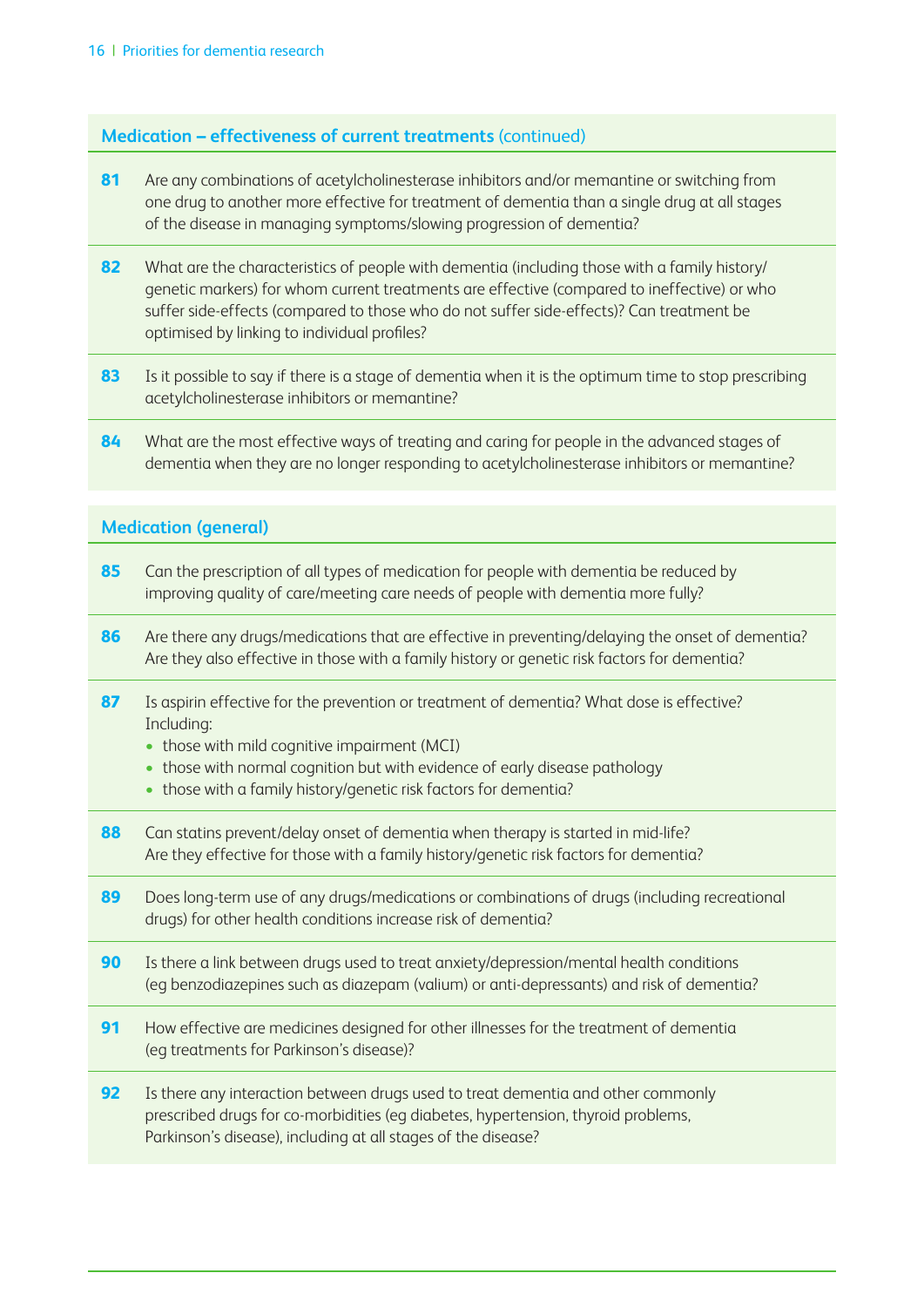#### **Medication (general)** (continued)

- **93** How can the side-effects of drug treatment for dementia be minimised?
- **94** What is the impact of anaesthesia on subsequent outcomes/progression of the disease in people with dementia?

#### **Mental health/psychological therapies**

- **95** What are the most effective treatments for depression and/or anxiety in dementia and can the effective treatment of depression/anxiety improve outcomes in those with dementia including slowing cognitive decline and progression of the disease?
- **96** Can traumatic emotional events be a trigger for dementia (eg bereavement, grief, divorce)?
- **97** Are counselling or other psychological therapies effective to prevent/delay the onset of dementia or to treat and manage dementia? At what stage of life do these need to start to be effective? How can access to these therapies be improved?
- **98** What coping strategies are effective for people with dementia to deal with cognitive decline/memory failure?

#### **Monitoring**

**99** What methods are effective to assess and monitor people with dementia and their carers and the effect of treatment?

Including:

- the frequency of monitoring and length of assessments (shorter versus longer)
- which health and social care professionals are best placed to conduct monitoring
- the impact of monitoring on carers
- the effectiveness of home visits (for people with dementia and carers).

#### **Prevention – lifestyle**

**100** Can the onset of dementia be prevented or delayed by dietary or nutritional factors? Including:

- types of diet (eg Mediterranean, low fat), dietary patterns, components of diet eg macronutrients, caffeine, types of food eg fruit and vegetables, vitamins, minerals or nutritional/food supplements and drinks
- for different sub-types of dementia eg Alzheimer's, vascular, Lewy body
- in people with a family history/genetic risk factors for dementia
- the effectiveness of diet/nutrition started in older age compared to earlier in the life course.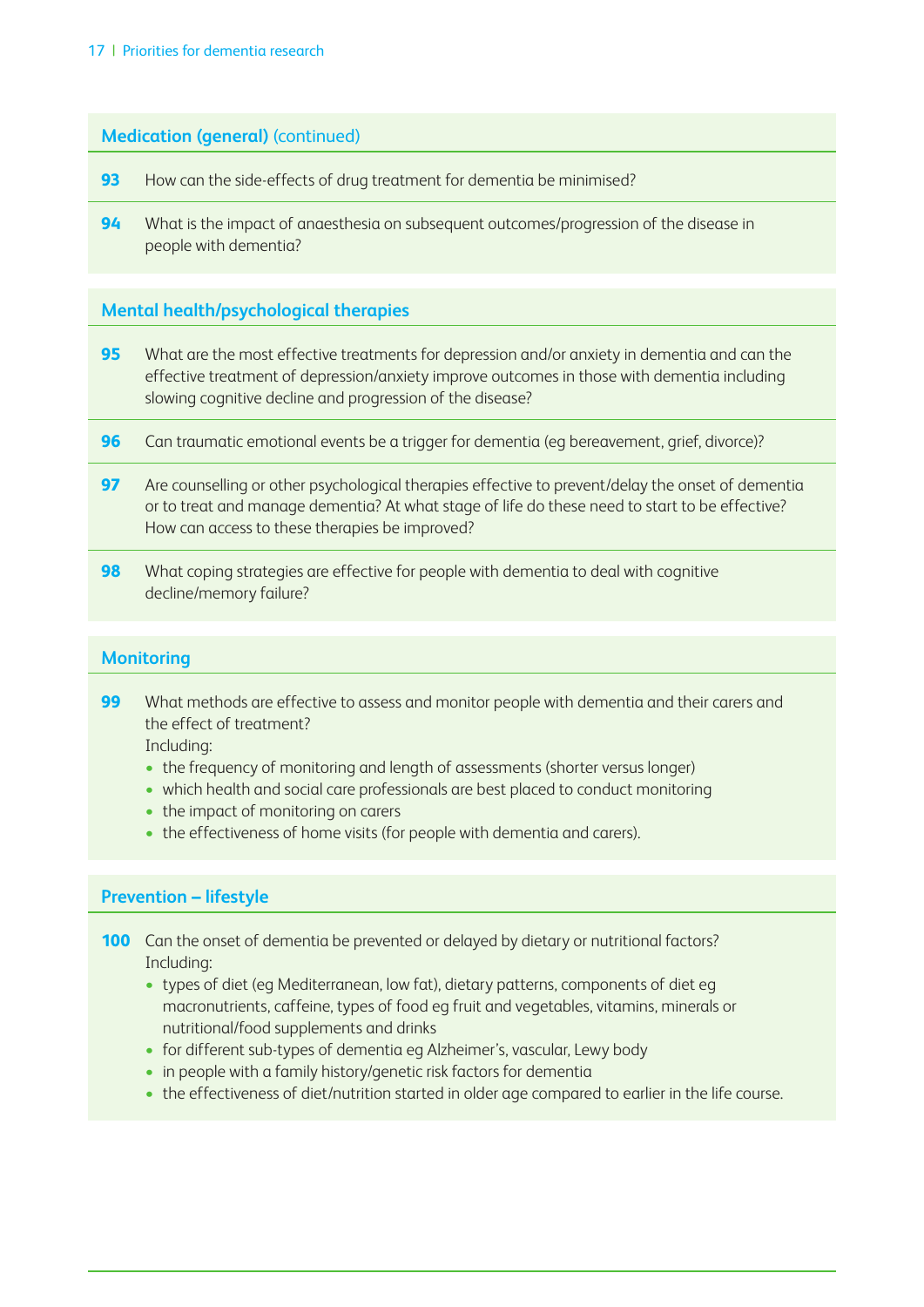| <b>Prevention - lifestyle (continued)</b> |                                                                                                                                                                                                                                                                                                                                                                                                                                                                                                   |
|-------------------------------------------|---------------------------------------------------------------------------------------------------------------------------------------------------------------------------------------------------------------------------------------------------------------------------------------------------------------------------------------------------------------------------------------------------------------------------------------------------------------------------------------------------|
| 101<br>$\bullet$                          | Is exercise/physical activity effective (and cost-effective) for preventing or delaying the onset<br>of dementia?<br>Including:<br>• for different sub-types of dementia eg Alzheimer's, vascular, Lewy body<br>• the type (eg walking, dancing, outdoor activities) of and amount of physical activity<br>that is effective<br>the effectiveness of activity started in older age compared to earlier in the life course<br>in people with a family history of dementia or genetic risk factors. |
| 102                                       | Are 'brain games' and other cognitive stimulation or learning processes effective at preventing<br>or delaying the onset of dementia?<br>Including:<br>• for different sub-types of dementia eg Alzheimer's, vascular, Lewy body<br>the types of cognitive stimulation processes that are effective<br>people with family history/genetic risk factors for dementia<br>• the conversion of mild cognitive impairment (MCI) to dementia.                                                           |
| 103                                       | Is social interaction effective at preventing or delaying the onset of dementia?<br>Including the type of factors in the social environment that are most effective.                                                                                                                                                                                                                                                                                                                              |
| 104                                       | Can the onset of dementia be prevented or delayed by level of alcohol consumption?<br>What is the effect of alcohol consumption in older age compared to earlier in the life course?                                                                                                                                                                                                                                                                                                              |
|                                           | 105 Is there a link between amount of sleep/sleep patterns (including night shifts) and risk of dementia?                                                                                                                                                                                                                                                                                                                                                                                         |
|                                           | 106 Can the onset of all types of dementia be prevented or delayed by controlling or minimising stress?<br>Including in people with a family history/genetic risk factors for dementia.                                                                                                                                                                                                                                                                                                           |
| 107                                       | Do interventions to stop/prevent smoking help to prevent/delay onset/progression of dementia?                                                                                                                                                                                                                                                                                                                                                                                                     |
| 108                                       | Are breathing exercises to increase oxygen flow around the body/brain effective to prevent/delay<br>onset/manage dementia? At what age, if any, do these need to start to be effective?                                                                                                                                                                                                                                                                                                           |
|                                           | <b>Prevention - health risk factors</b>                                                                                                                                                                                                                                                                                                                                                                                                                                                           |
|                                           | 100 Do strategies to control vascular risk factors (eq bigb blood pressure and cholesterol) prevent (delay                                                                                                                                                                                                                                                                                                                                                                                        |

cular risk factors (eg high blood pressure and cholesterol) the onset of dementia?

Including:

- for different sub-types of dementia eg vascular, Alzheimer's, Lewy body
- in people with a family history/genetic risk factors for dementia
- in people with hypertension in middle age.
- **110** Do prevention strategies for diabetes prevent/delay onset of dementia? Including for different sub-types of dementia eg vascular, Alzheimer's, Lewy body.
- 111 Are strategies to control weight (obesity, underweight and overweight) effective to prevent/delay onset of dementia?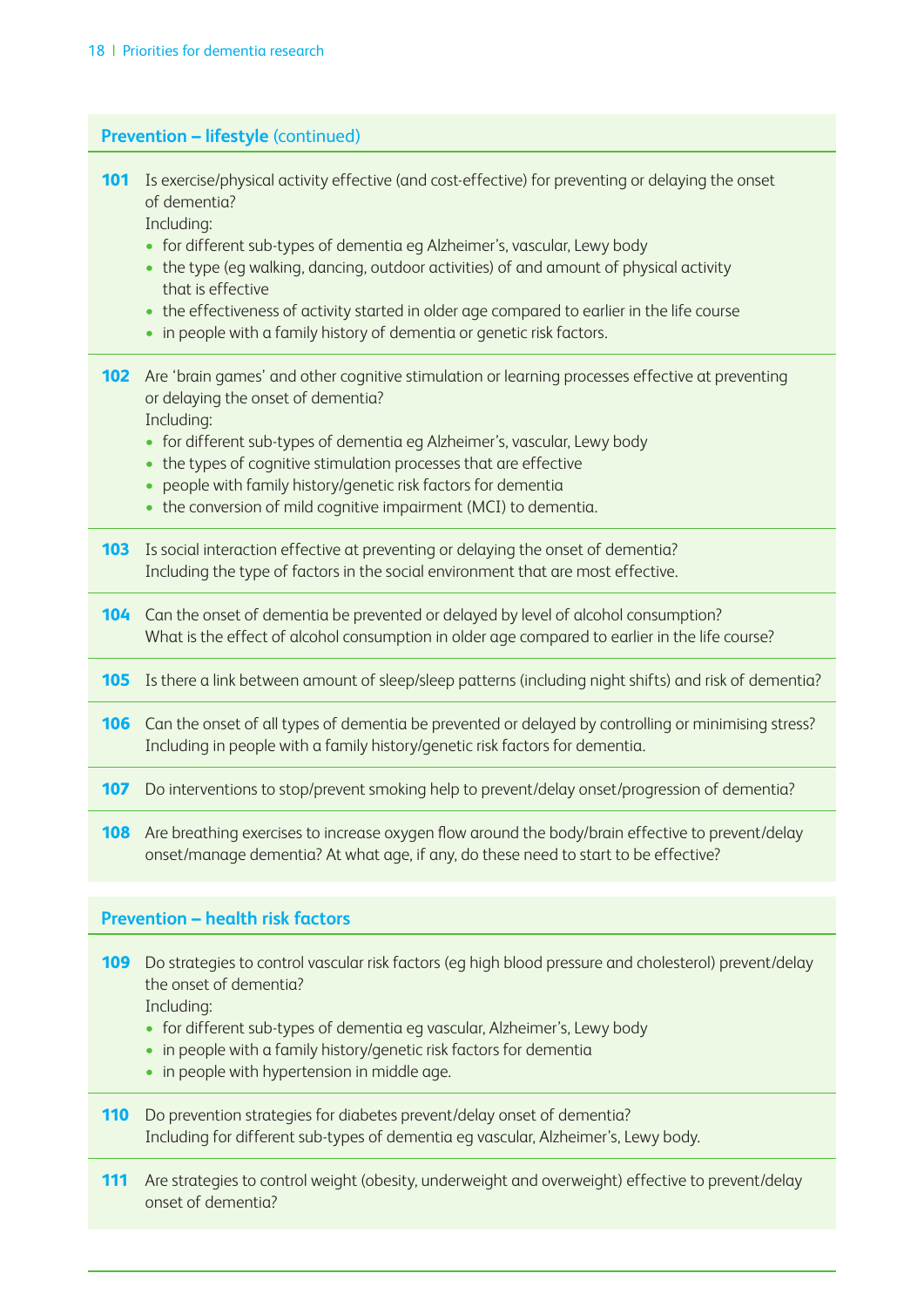#### **Prevention – health risk factors** (continued)

- **112** Are there any links between visual impairment/hearing impairment/dual sensory impairment and dementia?
- **113** What is the impact of heart disease and heart problems and their treatment (pacemaker and heart bypass surgery) on subsequent risk of dementia?
- **114** Is there a link between infections and risk of dementia?
- **115** Is there a link between migraine and the risk of dementia?
- **116** Are strategies to prevent physical trauma (brain/head injury) effective for the prevention of dementia, including in those with a family history/genetic risk factors for dementia?

#### **Prevention – other risk factors**

- **117** Could modification of environmental factors prevent/delay the onset of dementia? Including:
	- electromagnetic fields, chemicals, pollution/vehicle fumes, lead, mobile phones, mobile phone masts, radiation and water sources
	- in those with family history/genetic risk factors for dementia
	- different sub-types of dementia
	- at what stage in life do environmental factors have an effect.
- **118** Is there a link between where people live geographically and dementia?
- **119** Is there a link between exposure to aluminium (from any sources including medications, water, cooking utensils) and dementia?
- **120** Is there a link between autism/Asperger's syndrome and dementia?
- **121** Is there a link between socioeconomic status and dementia?
- **122** Are people from black and other ethnic minority groups at greater risk of dementia (including all types of dementia)?
- **123** Is there any link between an academic/intellectual personality or level of education and dementia in later life?
- **124** Do any particular personality traits appear to be common in people who eventually develop dementia?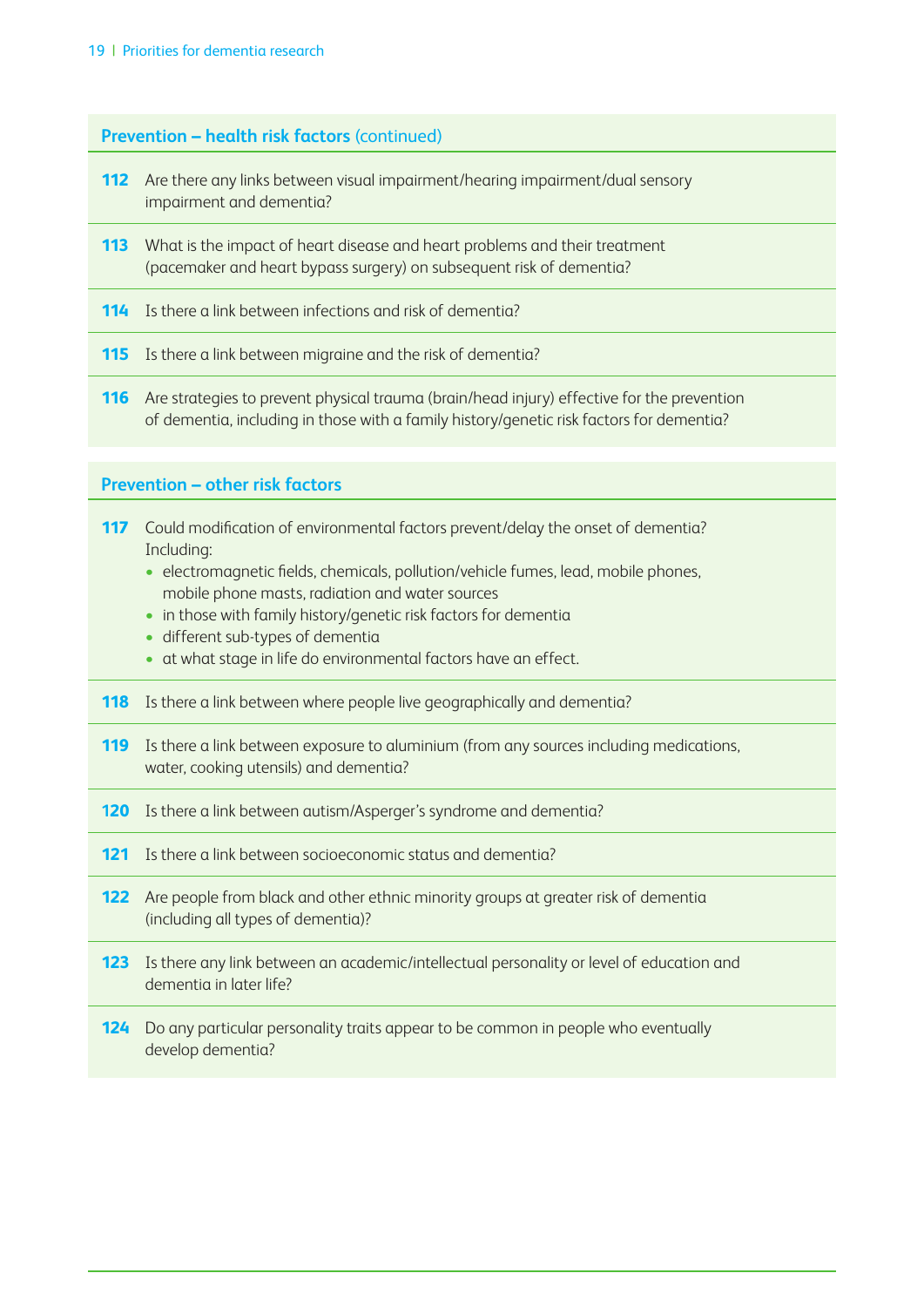#### **Predictive tests**

- **125** What tests can be used to predict whether a person will develop dementia in later life (including blood tests, cognitive tests, biomarkers, brain scans, genetic tests, new techniques) for all sub-types of dementia?
- **126** What tests/methods/strategies are effective to predict the rate of progression of dementia (eg rapid or slow progression) and response to therapy?

#### **Screening**

 $\overline{a}$ 

- 127 Is screening for dementia clinically effective (and cost-effective) for improving outcomes for dementia? At what age would it be most effective to start? Including in people with a family history/genetic risk factors for dementia.
- **128** What tests are clinically effective (and cost-effective) for screening for dementia (including all sub-types) and improving outcomes for dementia? At what age would it be most effective to start? Including in people with family history/genetic risk factors for dementia.

#### **Treatment and care therapies**

**129** What is the impact of a diet/nutrition intervention for people with dementia on prevention of dementia-related malnutrition and weight loss, dementia symptoms and the progression of the disease?

Including:

- in all sub-types of dementia
- for end-of life care.
- **130** What are the most effective ways to encourage people with dementia to eat/drink/maintain nutritional intake in all settings (including the role of professional and family carers) and what effect, if any, does this have on weight, physical functioning, behaviour and progression of the disease?
- **131** What is the impact of improved hydration (drinking of fluids) on dementia at all stages of the disease?
- **132** Is physical activity (including outdoor exercise) effective in the treatment and care of dementia, including effect on behavioural, physical, psychological symptoms, quality of life, progression of the disease?
- **133** Are 'brain games' and other cognitive stimulation or learning processes effective for the management of dementia (eg slowing cognitive decline and the progression of the disease, managing behaviour, anxiety and agitation, maintaining quality of life)? Including:
	- the types of cognitive stimulation that are effective
	- which are effective in different settings eg at home or in care homes
	- effectiveness compared to general activity/social groups
	- the most effective mode of delivery eg one to one/groups/individually tailored.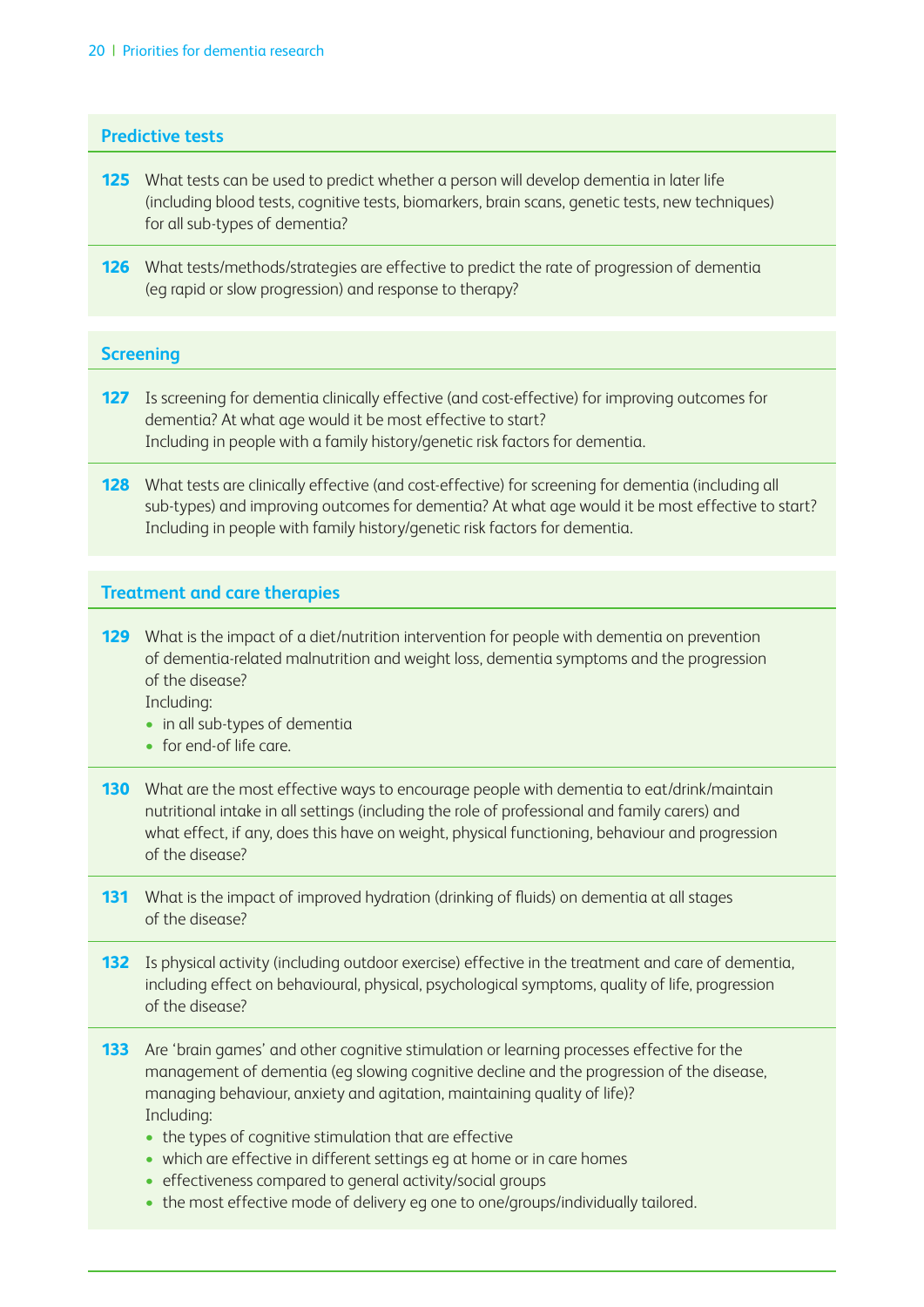#### **Treatment and care therapies** (continued)

- **134** Is social interaction effective in maintaining quality of life and slowing progression of the disease in people with dementia (and maintaining quality of life of carers)?
- **135** Are non-pharmacological (not drug) or alternative therapies effective (and cost-effective) for the treatment and management of dementia? Including:
	- for different sub-types of dementia (eg vascular dementia, Lewy body dementia)
	- the effectiveness in different settings (eg at home/care homes)
	- which therapies are most effective
	- the effectiveness of including carers (family/home carers or care staff) in treatment programmes
	- the effectiveness for preventing and managing behaviours that challenge others.
- **136** Is music (eg singing, playing recordings, playing instruments) effective in helping to improve symptoms of dementia, including quality of life?
- **137** What is the effect of reminiscence therapy/life story work on outcomes in dementia, including quality of life?
- **138** Are activities for people with dementia (including outdoor activities, art therapy) effective in management of mood, behaviour, anxiety, and agitation in people with dementia and can they reduce the need for psychoactive drugs in people with dementia?
- **139** Is occupational therapy effective for the management of dementia (including cognition, behaviour and quality of life) in all settings?
- **140** Is physiotherapy effective for the management/improvement of physical functioning/delaying progression of the disease for people with dementia (all sub-types) in all settings?
- **141** Is (amyloid) vaccination therapy effective for the treatment of dementia?
- **142** Are stem cells effective for the prevention or treatment of dementia? Including:
	- in people with family history/genetic risk factors for dementia
	- for different sub-types of dementia.
- **143** Can systematic investigation to look for co-morbidities in people with dementia and appropriate treatment for co-morbidities lead to better outcomes for dementia? What are optimum ways to treat and care for people with co-morbidities and dementia?

#### **Young/early onset dementia**

- **144** What are the risk factors for early onset dementia? Including any links with other illnesses eg autoimmune, neurological.
- **145** Is it better for young/early onset people with dementia to be cared for with other young/early onset people instead of in care homes/units with older people in terms of quality of life and outcomes?
- **146** What are the most effective methods (pharmacological and non-pharmacological) for treating and caring for young/early onset people with dementia in all settings?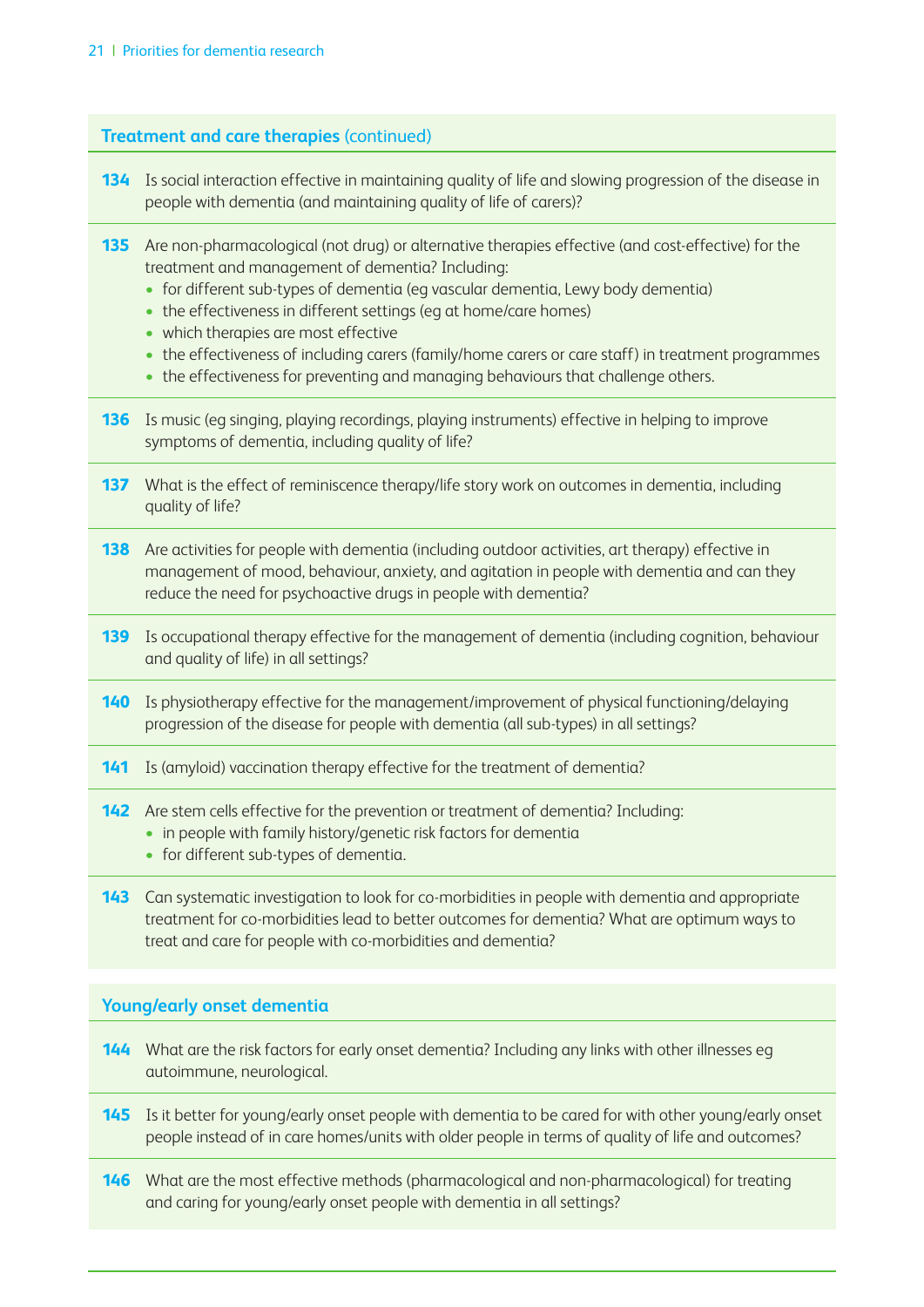# **Acknowledgements**

### **We would like to express our appreciation to the organisations listed below. They have assisted by consulting with their members to collect and prioritise the questions for dementia research.**

Age Related Diseases and Health Trust Anchor Association for Dementia Studies, University of **Worcester** Bradford Dementia Group, University of Bradford British Geriatrics Society British Psychological Society College of Mental Health Pharmacy College of Social Work Dementia Adventure Dementia and Sight Loss Interest group Dementia Pathfinder Community Interest Company Dementia UK East Anglia PSIGE group (Division of Clinical Psychology Faculty for Older People Psychology) English Community Care Association (ECCA) Foundations Four Seasons Health Care Frontotemporal Dementia Support Group Greater Manchester West Mental Health Foundation Trust HC-One care homes Innovation Hub Innovations in Dementia Institute for Ageing and Health, Newcastle University Kent Community NHS Foundation Trust Kent Lewy Body Society London Dementia in Intellectual Disabilities Special Interest Group MHA My Amego National Care Forum Newcastle University NIHR Dementia & Neurodegenerative Diseases Research Network (DeNDRoN) North East London Community Palliative Care Services Parkinson's UK Pick's Disease Support Group Posterngate GP Surgery Queen's University Royal College of General Practitioners Royal College of Nursing Royal College of Occupational Therapists Royal College of Psychiatrists Scottish Clinical Dementia Research Network Sheffield City Council Sheffield Health and Social Care Foundation Trust South Tyneside NHS Foundation Trust SPECAL (Contented dementia Trust) St Cheshire's Hospice Surrey & Sussex Dementia Care Surrey and Borders Partnership NHS Foundation Trust Surrey and Borders Partnership NHS Foundation Trust Taunton & Somerset NHS Foundation Trust Tees, Esk and Wear Valleys NHS Foundation Trust The Cochrane Collaboration Thomas Pocklington Trust WRVS Young Dementia UK